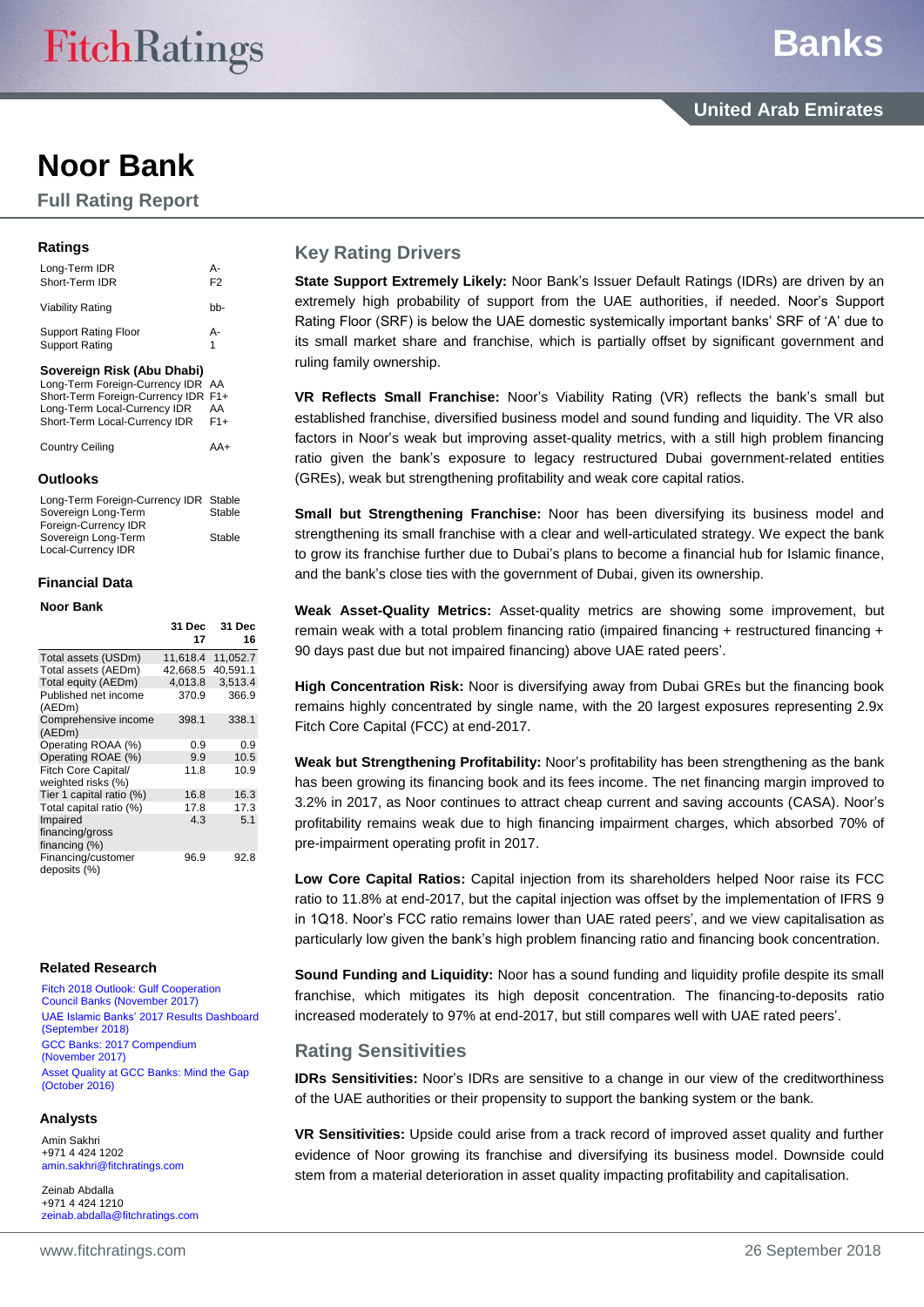## **Support**

#### IDRs Based on Sovereign Support

Fitch Ratings believes that the UAE and Abu Dhabi authorities have a strong capacity to support the banking system, sustained by sovereign wealth funds and recurring revenue mostly from hydrocarbon production, despite lower oil prices, and the moderate size of the UAE banking sector relative to the country's GDP. The increasingly diversified non-oil sectors also underpin the sovereign's ability to support the banks.

Fitch's opinion of support is also based on the willingness of the authorities to support the banking sector. This has been demonstrated by the UAE authorities' long record of supporting domestic banks, most recently in the 2008-2009 crisis through system-wide liquidity facilities and Tier 2 capital from the federal government and the Central Bank of the UAE, and injections of additional Tier 1 capital for some banks from their respective emirates.

Noor's SRF is below the UAE domestic systemically important banks' SRF of 'A' due to its small market share and franchise (with a market share of less than 2% of total banking system financing at end-2017), which is partially offset by significant government and ruling family ownership.

#### **Operating Environment**

#### Positive Economic Growth Forecast

UAE non-oil real GDP growth slowed to 2.5% in 2017, but is expected to recover to 3.5% in 2018 and 4% in 2019-2020. Government spending is set to grow in Abu Dhabi as the impetus for further cuts fades amid higher oil prices. In addition, government spending in Dubai will grow in preparation for Expo 2020. Strong global growth should also support the tourism and logistics sectors, helping to offset the negative impact from regional uncertainty or the boycott of Qatar. Growth in recent years has been broad based, although 2017 saw stagnation in retail trade and the second consecutive year of mild declines in the real-estate and construction sectors.

Abu Dhabi's oil production cut in 2017 and the planned increase in 2H18 mechanistically drive large fluctuations in overall real GDP growth (0.8% in 2017; 2.9% in 2018). The UAE government began collecting excise tax in October 2017 and introduced a 5% VAT at the beginning of 2018 to boost non-oil income, but it is still not clear how the revenue from these taxes will be split between the emirate-level governments and the federal government.

#### Good Abu Dhabi Resilience to Lower Oil Prices

Abu Dhabi has a strong sovereign balance sheet, with high foreign assets and minimal external debt. Sovereign net foreign assets are estimated to be 306% of GDP in 2017, and government debt 8% of GDP. By extension, this applies to the UAE, as Abu Dhabi would likely support the federal government or other emirates in exceptional circumstances. Fitch expects Abu Dhabi's government budget to post small surpluses in 2018-2019, before returning to a deficit in 2020. This is based on an average Brent crude price of USD70/bbl for 2018, USD65/bbl for 2019 and USD57.5/bbl in 2020. Our fiscal forecast also reflects renewed growth in government spending, partly related to the USD13.6 billion stimulus package announced in June 2018, and a 100,000 bbl/d increase in Abu Dhabi's oil production in 2H18 (our assumption about the emirate's contribution to OPEC's output increase).

#### Stable Banking Sector

The banking sector grew by about 2% in 2017 after stronger growth of 6% in 2016 (by loans, based on data from the Central Bank of the UAE). Fitch forecasts mid-single digit growth in 2018 due to moderate acceleration in the lending growth. We believe UAE banks' asset-quality metrics are generally at their optimum range and we expect mild asset-quality deterioration. Loan-loss allowances have been increasing in all banks over the past three years and are now stable.

**Related Criteria** [Bank Rating Criteria \(June 2018\)](https://www.fitchratings.com/site/re/10034713)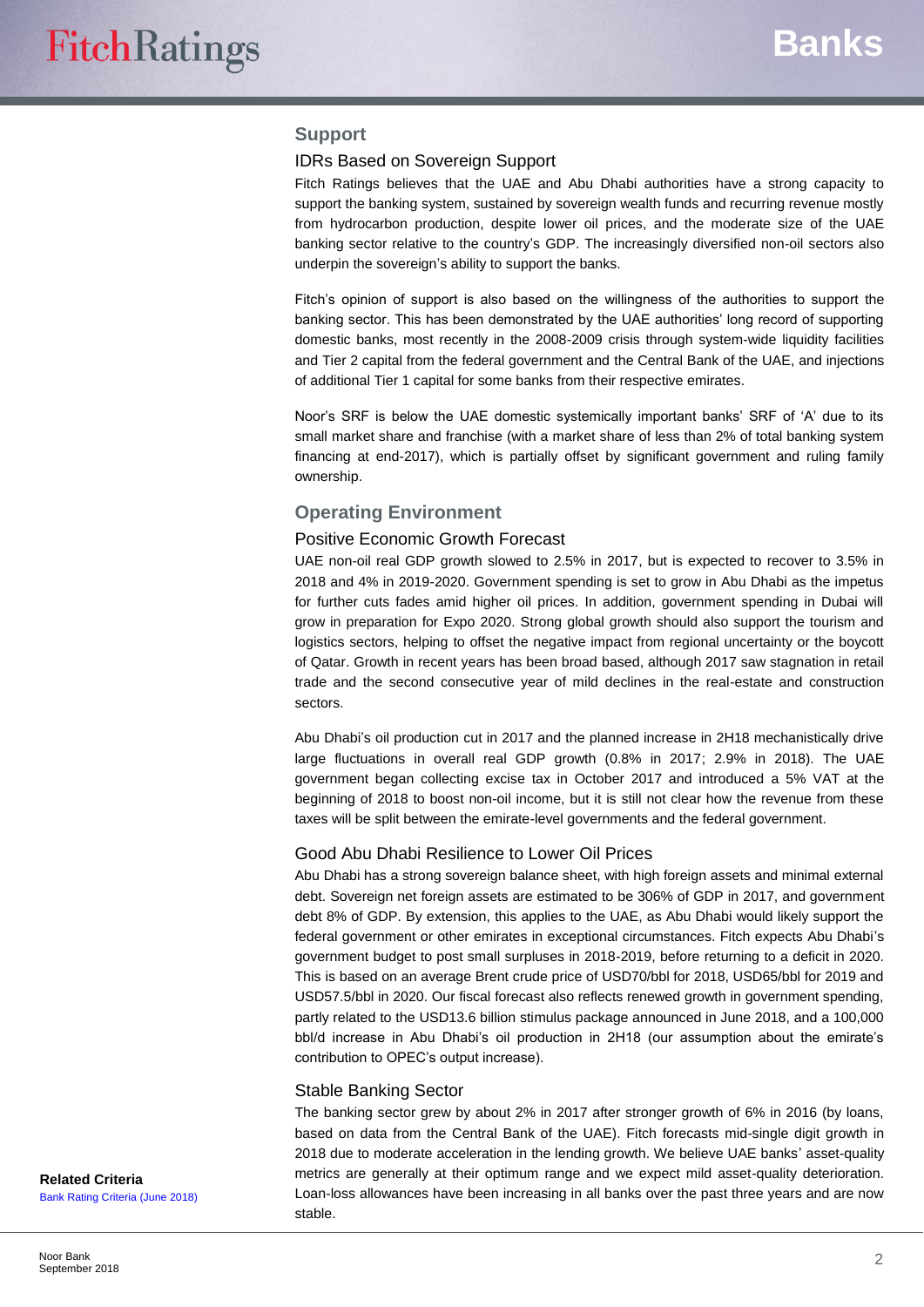The sector average FCC ratio was 15% at end-2017. Strong internal capital generation capacity and solid liquidity buffers provide a solid cushion against expected asset-quality deterioration. Some banks have accessed the international debt capital markets, raising not just senior debt but also subordinated and hybrid Tier 1 capital. We expect capital levels to be stable in 2018 on the back of modest loan growth.

Funding and liquidity are strong across UAE banks. Deposits have proved behaviourally stable, although contractually short term. Liquidity pressures have eased, owing to sovereign issuance and slower loan growth.

## **Company Profile**

## Small but Strengthening Franchise

Noor was established by royal decree in 2007 by H.H. Sheikh Mohammed bin Rashid Al Maktoum, Vice President and Prime Minister of the UAE and Ruler of Dubai. It was established to fulfil the ruler's vision to create a modern sharia-compliant bank and Dubai's vision of being an Islamic finance hub. Noor began its operations in January 2008 and currently has a network of 15 branches across the UAE. As a relatively young bank, Noor has a small but growing domestic franchise (1.9% of UAE's total banking system assets at end-2017).

Noor is 67% owned by the Dubai Government (26% owned by the Dubai crown prince, 23% owned by the Investment Corporation of Dubai and 18% owned by the Dubai ruling family). It is the only bank to have the crown prince of Dubai as a shareholder. Government ownership is not expected to change as the Dubai government wants to have its own bank. Noor and Al Hilal Bank are the only two UAE banks that do not have a public shareholding.

Noor's franchise benefits from its ownership in getting business and participating in syndications. The bank has been diversifying its business model, reducing its concentration to GREs and strengthening its franchise with a clear and well-articulated strategy. We expect the bank to grow its franchise further.

### Concentrated Business Model

Noor is a universal bank and offers sharia-compliant banking services, including personal, corporate, wholesale, wealth management, treasury and trade activities. The business model is divided into three main segments: corporate banking (50% of total assets and 41% of operating profit at end-2017), retail banking (24%, 42%) and treasury & financial institutions (26%, 17%).

The bank has high but declining exposure to Dubai GREs, given its Dubai focus and ownership. Exposure to the government of Dubai and its GREs accounted for 13% of the financing book at end-2017, down from 14% at end-2016, 22% at end-2014 and 40% at end-2012. Noor benefits from a more diversified earnings stream than peers. Non-financing income represents about 41% of the bank's operating income, higher than the local peer average. This is supported by Noor's trade focus (unfunded business) and by Noor being more active in syndication origination and distribution than peers. Fitch believes the bank's business does leverage from its close ties to the government.

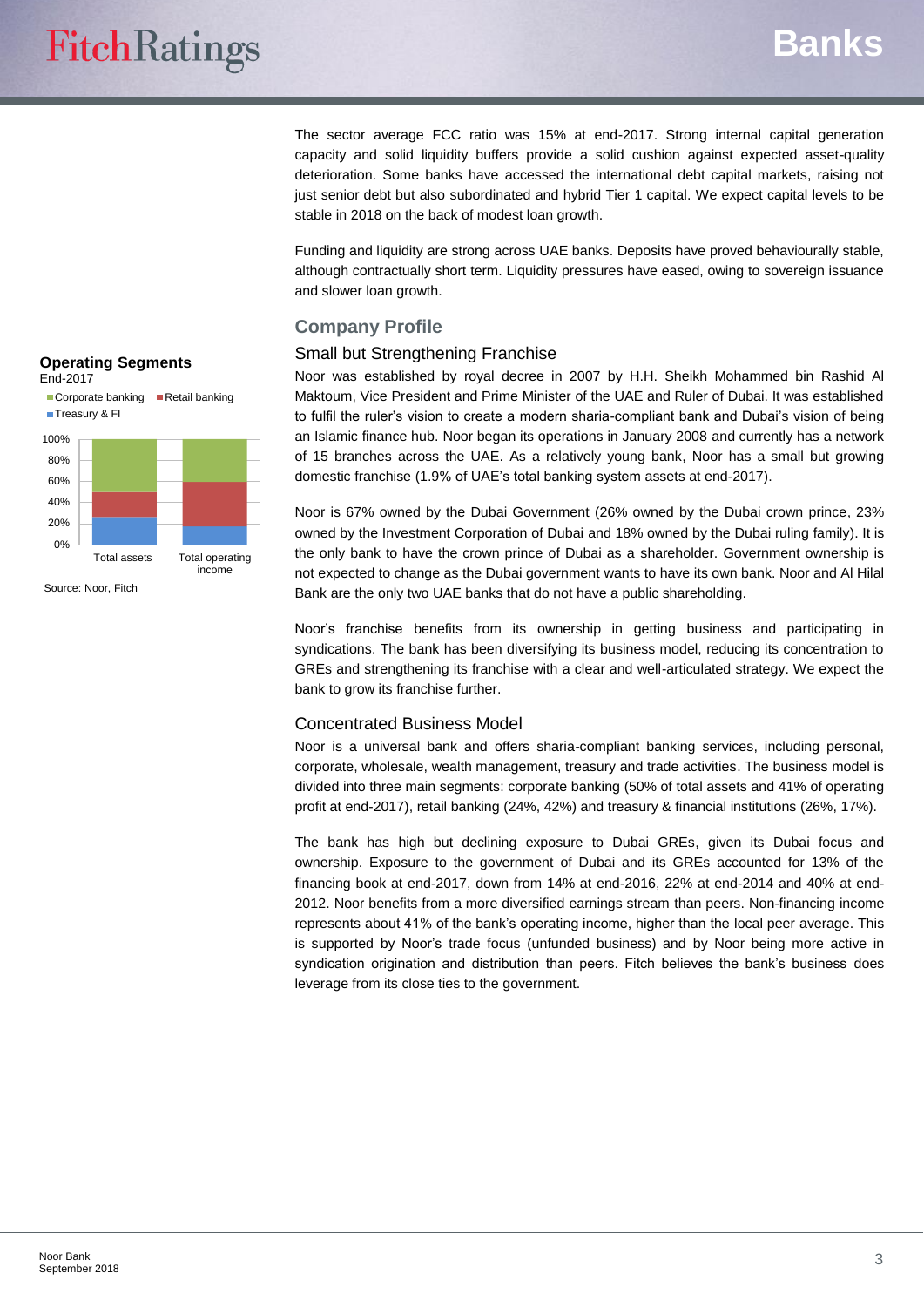#### **Breakdown of Gross Loans by Sector** End-2017



## **Management and Strategy**

## Experienced and Capable Management Team

Senior management consists of experienced international and regional managers. The bank has a capable management team that understands the local market and the associated risks. Management is aware of the risks associated with the bank's high exposure to GREs and is working on reducing its concentration risk and diversifying its business model. Noor appointed a new chief executive in June 2017 (John Iossifidis), who was the head of corporate and investment banking at Mashreqbank. The bank also has a new chief risk officer who was the head of treasury and global markets at First Gulf Bank.

Noor is primarily owned by the Dubai government and the Dubai royal family. The board of directors is selected and nominated by the ruler through a royal decree, which raises some corporate governance concerns. Furthermore, the chairman is Sheikh Ahmed bin Mohammed bin Rashid Al Maktoum (the son of the ruler of Dubai), and Noor is the only Dubai-based bank to have had a ruling family member acting as chairman since inception. However, we believe the bank operates at arm's length from the government, which is evidenced by the reducing concentration to the government of Dubai and its GREs.

## Clear and Well-Articulated Strategy

Noor Bank was established as an integral part of Dubai's vision of becoming the global hub for Islamic finance. Noor began its operations around the start of the financial crisis and its initial strategy was focused on fast growth. Its Dubai focus and exposure to Dubai GREs increased its problem financing and pressured its asset quality.

Noor's focus is now to grow its core business and diversify its balance sheet away from government and GRE financing, in order to reduce its concentration risk. Following the appointment of the new chief executive, Noor has established strategic objectives for the next three years. These include diversification of the corporate banking business, with an increase of activities in the other emirates. On the retail banking side, the bank will target the UAE's affluent segment and high-net-worth individuals. The bank is underexposed to real-estate financing and mortgages (only 14% of the financing book at end-2017) in comparison with peers and sector average.

We believe Noor's strategic objectives are clearly defined and less likely to change over time, as they provide a certain degree of diversification.

## **Risk Appetite**

## Adequate Underwriting Standards

Noor has adequate underwriting standards, and its legacy GRE exposures are common exposures across several UAE banks. However, its Dubai focus and its establishment around the time of the financial crisis have increased its exposure to problem financing.

Credit risk is the bank's most significant risk, representing 91% of total risk-weighted assets (RWAs) at end-2017. Corporate financing constitutes the bulk of the bank's financing book (71% at end-2017) and is mainly in services (19% of the bank's gross financing), government (13% including GREs), trade (11%), real estate and construction (14%) and financial institutions (6%).

Exposure to the real-estate and construction sectors (excluding retail mortgages) formed only 14% of the total book at end-2017, below the UAE peer average and particularly low for an Islamic bank. The average financing-to-value across the real-estate portfolio is 65%. The bank's real-estate portfolio is well collateralised by real estate, deposits and corporate guarantees.

#### **Breakdown of Risk-Weighted Assets** End-2017



Source: Noor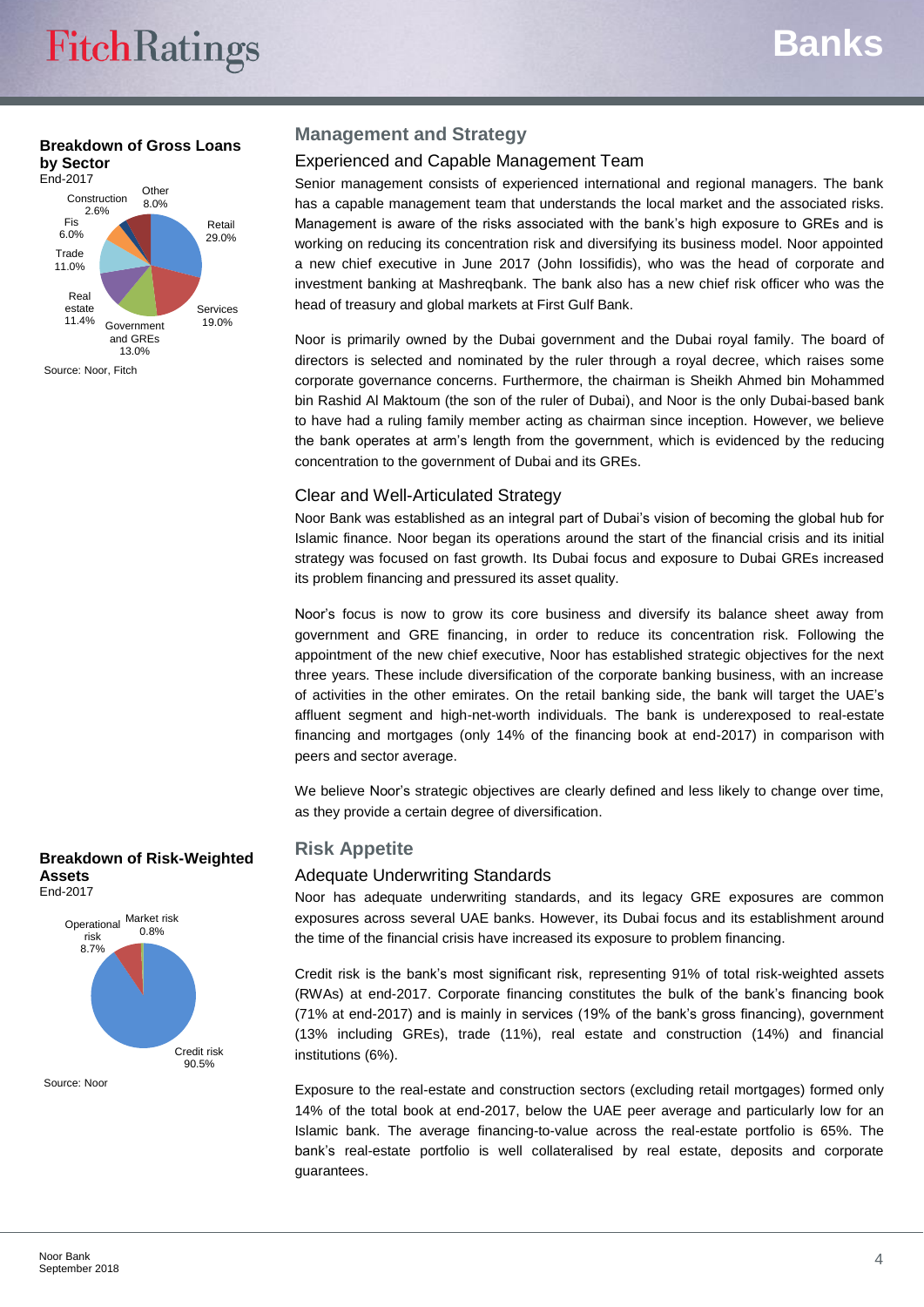# **FitchRatings**

# **Banks**

**Growth Metrics**



Financing to the government and other related GREs constituted 13% of the bank's gross financing at end-2017. This has been reduced from 40% at end-2012, in line with the bank's strategy, owing to some financing repayments and the bank's diversification of its financing book by focusing on retail, healthcare, education and trade. However, the financing book remains highly concentrated with the 20 largest exposures accounting for 2.9x Noor's FCC at end-2017 (end-2016: 3.0x) due to the bank's large tickets to the government and GREs. The bank's largest exposure was restructured in 2014 and is related to one of the Dubai GREs.

Retail financing constituted 29% of the financing book at end-2017 and mainly consists of mortgages (60%) and personal financing (34%). Personal financing is salary assigned and backed by end-of-service benefits, and the bank focuses mainly on expatriates. SME financing is under the retail book (only 2% of the retail book) and is on an exit strategy due to the higher risks involved with this segment following the skip cases witnessed as a result of tightening liquidity.

The financing book has recently been growing by strong double digits (13% in 2016, 25% in 2015), above market average, but from a relatively small base, given the bank's still start-up nature. Noor's financing growth was more moderate in 2017 at 6%, but it is still above peer average. Financing growth is expected to be stable in 2018.

## Investment Portfolio of Good Quality

Noor has a good credit quality investment portfolio, representing 9% of its total assets. Forty nine percent of the investment book was investment grade and 31% was unrated at end-2017. The unrated sukuk are mainly government of Dubai (41%) and government of Bahrain (23%) issuance, and the remainder is mainly issued by Dubai GREs. Around half of the investment book consists of investments in the UAE and the remainder is split between other Gulf Cooperation Council countries (mainly Saudi Arabia, Bahrain, Oman and Qatar) in addition to Turkey, and includes some exposures to the governments of Indonesia and Pakistan.

## Limited Exposure to Market Risk

Market risk for Noor is well managed and accounted for less than 1% of total RWAs at end-2017.

Profit-rate risk is low as the financing book is mostly floating rates (due to the large proportion of floating corporate financing), and 50% of the book reprice within three months. The weighted-average tenor of the mortgage book is 20 years based on contractual maturity. However, the profit rates are fixed for only one year, therefore, based on the resetting dates of the contracts, the modified duration is 0.43 year, which allows the bank to reprice its mortgage book quickly in a rising profit environment. According to the bank's sensitivity analysis, a 1% fluctuation in profit rates would impact the bank's FCC by less than 0.3%.

The bank's investment book, which represents around 9% of total assets, is mainly available for sale, and the bank is holding it for liquidity purposes as part of its high-quality liquid investments. The average duration of the investment book is five years.

Exposure to currency risk is limited. About 82% of the financing book is denominated in local currency and the remaining is mainly in US dollars to which the Emirati dirham is pegged. The bank's investment book is entirely in dollars.

#### **Interest-Rate Sensitivity** End-2017

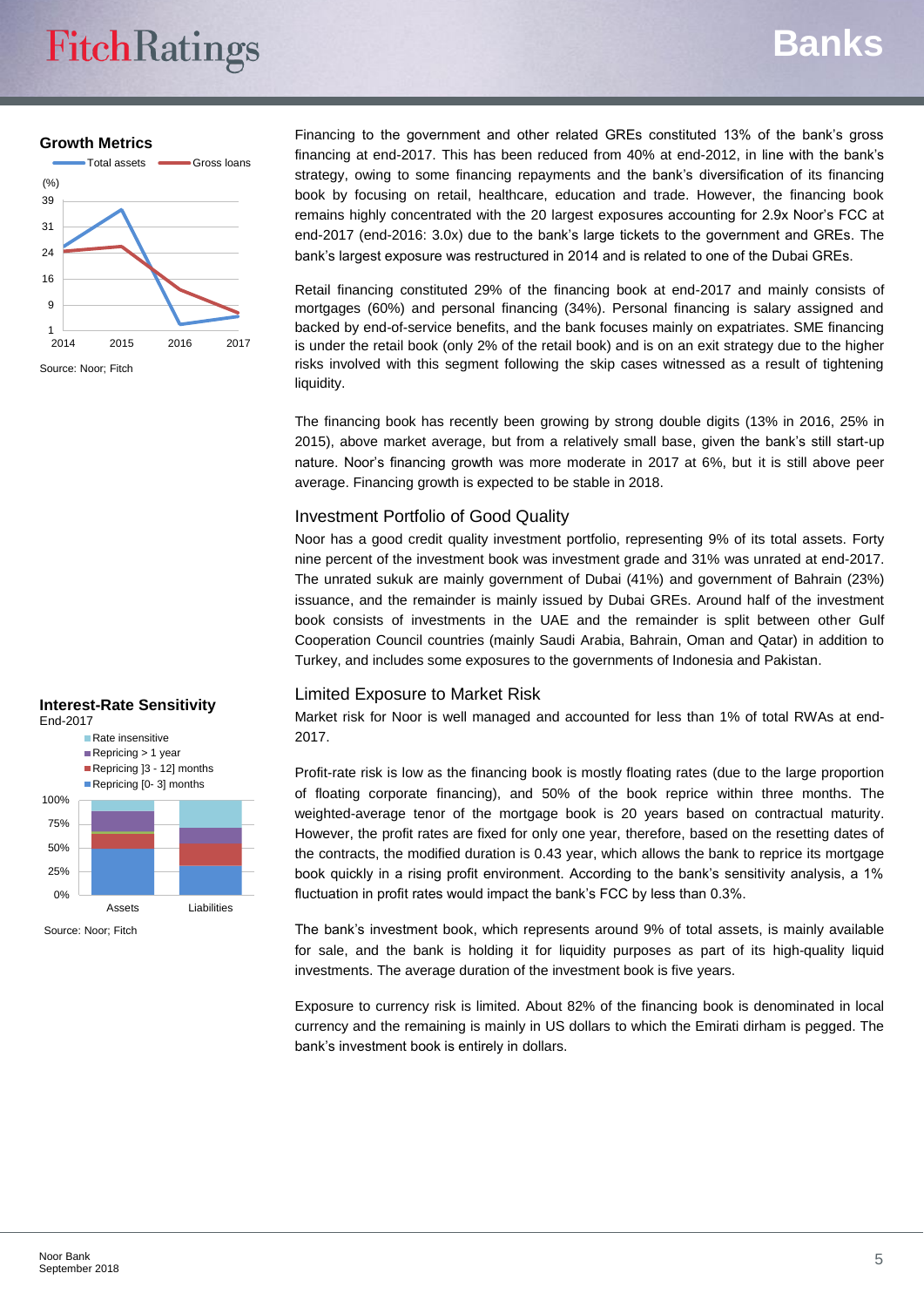## **Financial Profile**

#### Asset Quality

*Asset Quality Improving; Problem Financing Still Higher than Peers*

#### **Asset Quality Ratios**

| (%)                                                  | End-2017 | End-2016 | End-2015 | End-2014 |
|------------------------------------------------------|----------|----------|----------|----------|
| Growth of gross financing                            | 6.2      | 12.9     | 25.4     | 24.0     |
| Impaired financing/gross financing                   | 4.3      | 5.1      | 4.7      | 7.3      |
| Financing loss allowances/impaired financing         | 151.1    | 122.8    | 112.9    | 105.6    |
| Financing loss allowances/gross financing            | 6.6      | 6.3      | 5.3      | 7.7      |
| Financing impairment charges/average gross financing | 2.9      | 2.5      | 0.9      | 0.7      |
| Pre-impairment operating profit/gross financing      | 4.1      | 3.7      | 3.1      | 2.7      |
| Source: Noor                                         |          |          |          |          |

Noor's Dubai focus and high exposure to Dubai GREs have generated large problem financing, which have been reducing with the recovery of the operating environment. The impaired financing ratio reached 33% at end-2011 and has been declining to 4.3% at end-2017 due to repayments, write-offs, successful restructuring and also high financing book growth. The value of impaired financing dropped by more than 50% in 2013, which was mainly due to high restructuring.

Noor wrote off AED658 million of bad debt (AED283 million corporates, AED218 million business banking and the remainder is retail) in 2017. Impaired financing origination was AED512 million in 2017, representing 1.7% of the financing book. The problem financing origination ratio went up to 3% in 2017 due to an increase in write-offs and restructured financing on two large exposures in the services and construction sectors

Reserve coverage of impaired financing improved to 151% at end-2017 in preparation for IFRS 9. Accordingly, financing impairment charges increased to 2.9% of gross financing in 2017, standing amongst the highest of peers.

While Noor's impaired financing ratio has improved, its problem financing ratio remains higher than peers. However, Noor's problem financing is inflated by legacy exposures, and we do not expect deterioration in Noor's financing book from its new exposures.

Noor's pre-impairment operating profit to gross financing improved to 4.1% in 2017 (3.7% in 2016). This provides the bank with additional loss absorption capacity without hurting its capital.

## Earnings and Profitability

*Strengthening Profitability, Although Financing Impairment Charges Remain High*

| (%)                                                                             | 2017 | 2016 | 2015 | 2014 |
|---------------------------------------------------------------------------------|------|------|------|------|
| Net financing income/average earning assets                                     | 3.2  | 2.9  | 2.8  | 2.8  |
| Non-financing expense/gross revenues                                            | 37.6 | 40.5 | 45.9 | 48.3 |
| Financing and securities impairment charges/<br>pre-impairment operating profit | 69.5 | 63.7 | 26.4 | 23.4 |
| Operating profit/average total assets                                           | 0.9  | 0.9  | 1.6  | 1.5  |
| Operating profit/RWAs                                                           | 1.1  | 1.1  | 2.0  | 1.9  |
| Net income/average equity                                                       | 9.9  | 10.5 | 16.8 | 24.3 |

Noor's pre-impairment operating profitability metrics have been strengthening as the bank grew its financing book and improved its fees income owing to its focus on cross selling. Despite tight liquidity in the market, the bank's net financing margin increased to 3.2% in 2017, slightly above UAE peer average. Noor has exited some of its expensive term deposits to preserve its margins and is successfully targeting CASA deposits to reduce its funding costs.

### **Breakdown of Noor's Operating Income**

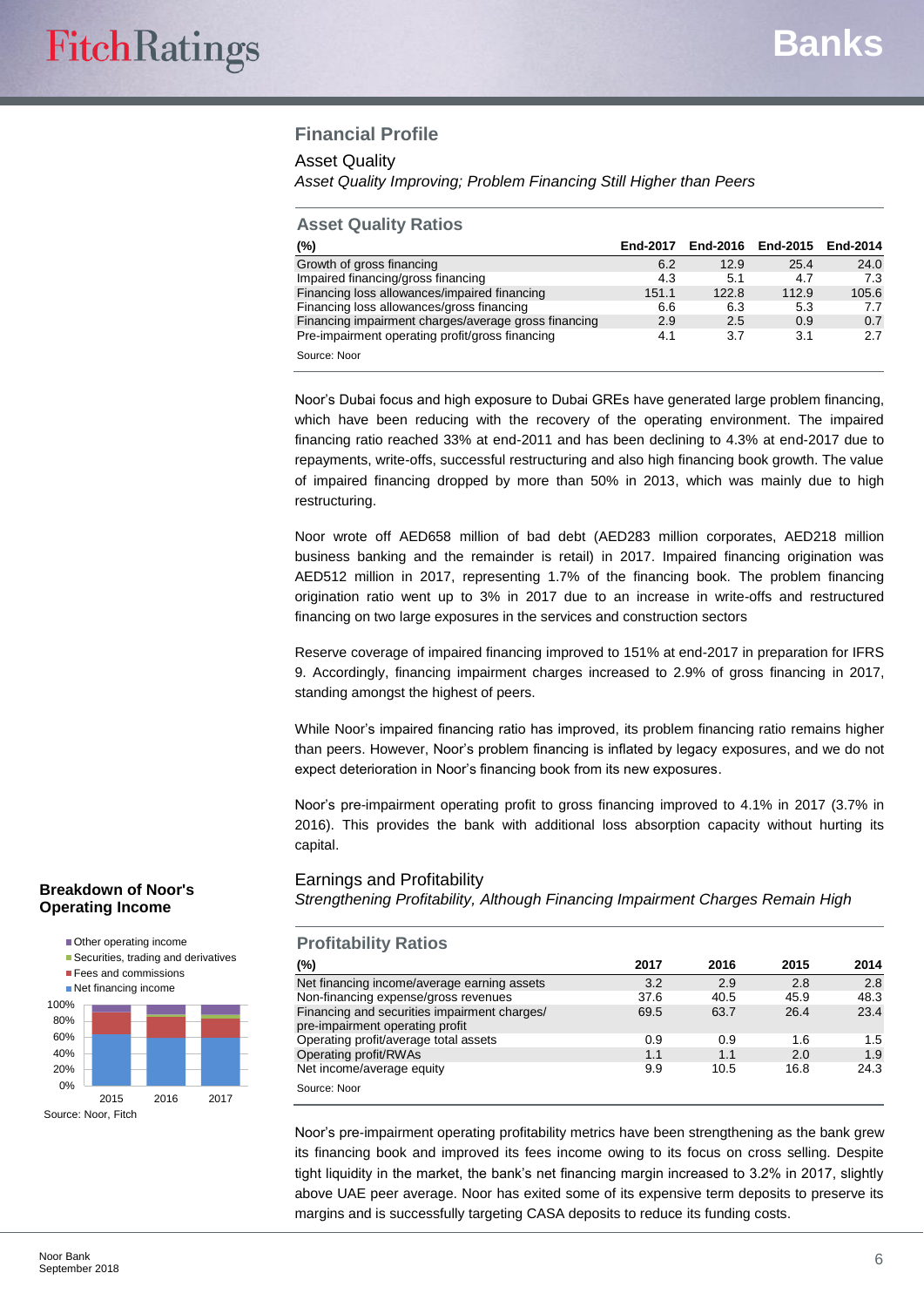Noor has a more diversified earnings structure than some of its peers, as it is active in trade financing and syndication origination supported by its close ties to the government of Dubai, which benefits its business model. Fees and non-financing income represented a considerable 41% of operating income in 2017, higher than peer average.

Financing impairment charges have been declining from their 2011 peak, when they consumed 93% of pre-impairment operating profit as impaired financing peaked. Nevertheless, impairment charges increased in 2017 and absorbed 70% of pre-impairment operating profit as the bank has been building up its reserve coverage in preparation for IFRS 9. Accordingly, operating return on average assets was only 0.9% in 2017, below peer average.

The bank's cost-to-income ratio is on a declining trend, supported by its strengthening operating income. Nevertheless, the ratio of 38% in 2017 remained higher than UAE peer average due to Noor being a relatively young bank. We expect the ratio to drop in the medium term with the stabilisation of the cost base and as the bank continues to strengthen its operating income.

#### Capitalisation and Leverage

*Weak Core Capital Ratios, Not Commensurate With High Problem Financing*

#### **Capital Ratios (%) End-2017 End-2016 End-2015 End-2014** FCC/FCC-adjusted RWAs 11.8 10.9 12.6 15.4 Tangible common equity/tangible assets  $\begin{array}{cccc} 9.4 & 8.7 & 8.9 & 11.3 \\ -16.8 & 16.3 & 12.2 & 14.6 \end{array}$ Tier 1 regulatory capital ratio 16.8 16.3 12.2 14.6 Total regulatory capital ratio 17.8 17.8 15.2 18.1<br>18.1 17.3 15.2 18.1 17.3 15.2 18.1 17.3 15.2 15.2 Impaired financing less financing loss allowances/Fitch Core Capital  $-16.2$   $-9.2$   $-4.2$   $-2.4$ Source: Noor

Noor's FCC ratio increased to 11.8% at end-2017 as the bank benefited from an AED217 million capital injection from its shareholders, boosting its capital ratios by 64bp. The Tier 1 regulatory capital ratio was higher at 16.8% at end-2017, supported by the bank's USD500 million Tier 1 sukuk issue.

The expected credit losses impact stemming from the transition to IFRS 9 amounted to AED253 million, taken directly from the bank's equity, impacting the capital ratios by around - 78bp, and broadly neutralising the effects of the capital injection in 2017. Consequently, the common equity Tier 1, Tier 1 and total capital adequacy ratios were 10.3%, 15.4% and 16.5%, respectively, at end-1Q18. These have also been pressured by the high growth in financing.

We view the bank's current capital levels as particularly low in light of the bank's high problem financing ratio and significant financing book concentration. Noor has healthy internal capital generation as it has not repatriated dividends. However, Noor will need additional capital if financing growth returns to double digits and surpasses internal capital generation,

## Funding and Liquidity *Mainly Customer Deposit Funded; Sound Liquidity*

| <b>Funding and Liquidity Ratios</b>                        |          |          |          |          |
|------------------------------------------------------------|----------|----------|----------|----------|
| (%)                                                        | End-2017 | End-2016 | End-2015 | End-2014 |
| Financing/customer deposits                                | 96.9     | 92.8     | 76.2     | 82.0     |
| Interbank assets/interbank liabilities                     | 255.7    | 216.4    | 1.990.0  | 745.5    |
| Customer deposits/total funding<br>(excluding derivatives) | 84.5     | 82.7     | 92.1     | 95.6     |
| Source: Noor                                               |          |          |          |          |

#### FCC ratio - Noor FCC ratio - peer average Tangible leverage - Noor (%)

**Capital and Leverage**

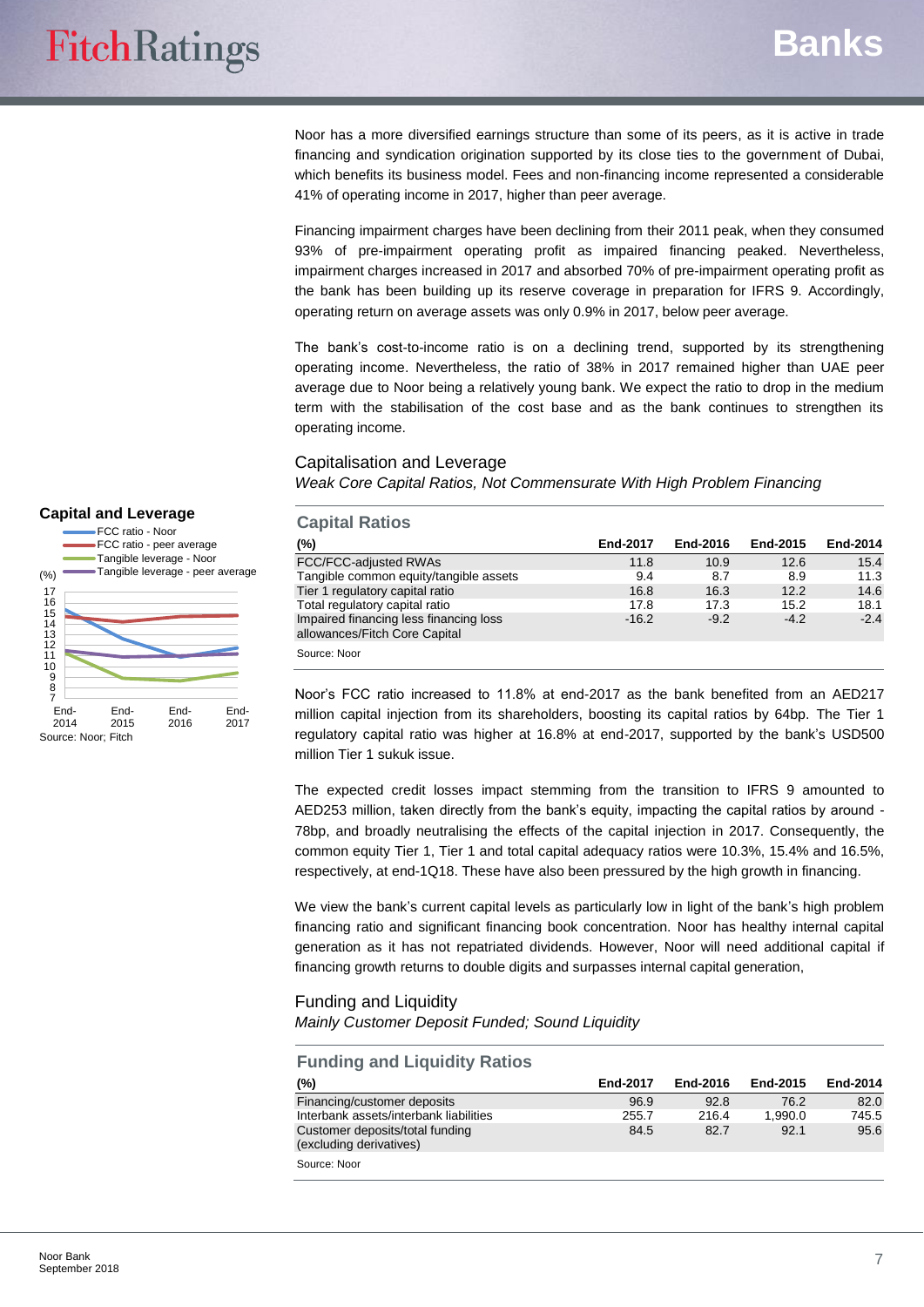Noor is mainly funded by customer deposits, which represent 85% of its non-equity funding. As liquidity pressures started to ease, the bank increased its deposit base again and reduced its interbank funding. The bank is actively trying to increase its CASA deposits by attracting transactional accounts to reduce its funding costs and deposit concentration. CASA deposits also provide the bank with a stable funding base as they are less sensitive to interest-rate fluctuations. CASA deposits formed around 60% of Noor's deposit base at end-2017 (higher than peers) despite its small franchise.

Retail deposits have been increasing and contributed 40% to the deposit base at end-2017. The remainder is split between corporates (11%), government and GREs (42%) and financial institutions (7%). The deposit base is concentrated, similar to peers, with the 20 largest deposits accounting for 33% of the total, but this has reduced from 45% at end-2014. We believe concentration will continue to drop as the bank continues to grow its franchise and attract CASA accounts. Noor also managed to reduce its deposits concentration through its escrow accounts related to its commercial real-estate financing (included in savings accounts). These escrow accounts are usually long-term stable funding until completion of the real-estate project. In addition, the bank has an internal cap per depositor to manage deposits concentrations.

Noor runs negative liquidity gaps, similar to peers, in the up to one year tenor as 89% of deposits are maturing within this bucket. However, the bank's high portion of CASA deposits makes the deposit base more granular and stable. In addition, to diversify its funding base and maturity profile, the bank established a USD3 billion sukuk-issuance program, from which USD500 million senior unsecured five-year sukuk were issued in 2015, representing an additional 5.4% of the bank's non-equity funding at end-2017. Subsequently, Noor issued an additional USD500 million senior unsecured five-year sukuk in April 2018.

#### *Sound Liquidity*

Noor has a satisfactory liquidity position. Liquid assets (including cash balances less mandatory reserves, net interbank placements and unpledged government and investment grade securities) covered 22% of total deposits at end-2017 (21% at end-2016).

The financing-to-deposits ratio went up to 97% at end-2017 from 93% at end-2016. We do not expect the ratio to drop from its current levels as financing growth is expected to remain stable. The liquidity coverage ratio and the net stable funding ratio were satisfactory at 174% and 105%, respectively, at end-2017.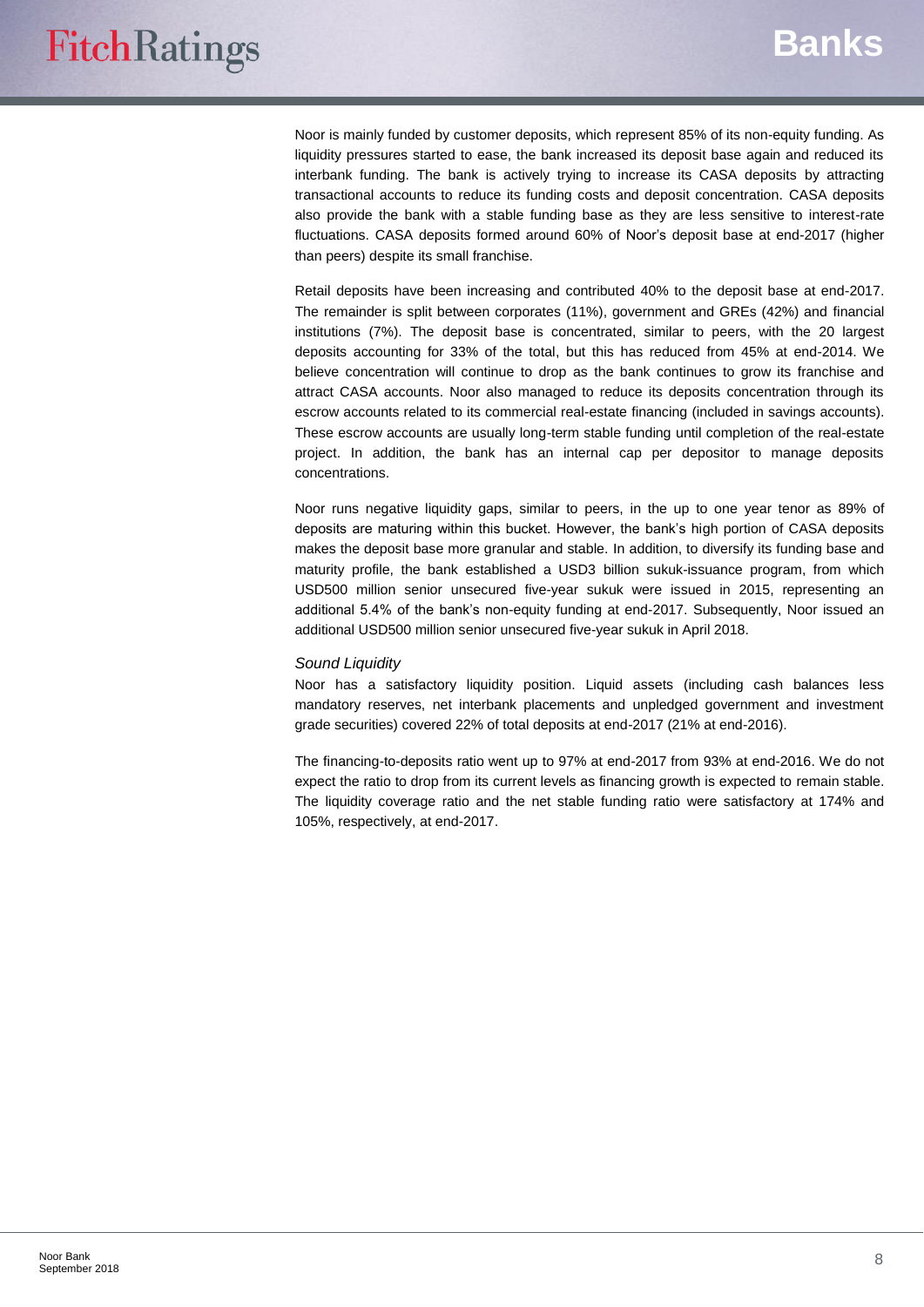## **Noor Bank**

**Income Statement**

|                                                                    | 31 Dec 2017        |                    | 31 Dec 2016              |                    | 31 Dec 2015                |                    | 31 Dec 2014                |                    |                            |  |
|--------------------------------------------------------------------|--------------------|--------------------|--------------------------|--------------------|----------------------------|--------------------|----------------------------|--------------------|----------------------------|--|
|                                                                    | <b>Year End</b>    | <b>Year End</b>    | As % of                  | Year End           | As % of                    | Year End           | As % of                    | Year End           | As % of                    |  |
|                                                                    | <b>USDm</b>        | <b>AEDm</b>        | <b>Earning Assets</b>    |                    | <b>AEDm</b> Earning Assets |                    | <b>AEDm</b> Earning Assets |                    | <b>AEDm</b> Earning Assets |  |
|                                                                    | Audited -          | Audited -          |                          | Audited -          |                            | Audited -          |                            | Audited -          |                            |  |
|                                                                    | <b>Unqualified</b> | <b>Unqualified</b> |                          | <b>Unqualified</b> |                            | <b>Unqualified</b> |                            | <b>Unqualified</b> |                            |  |
|                                                                    |                    |                    |                          |                    |                            |                    |                            |                    |                            |  |
| 1. Financing Income                                                | 385.1              | 1,414.1            | 3.79                     | 1,219.1            | 3.32                       | 1,036.8            | 3.01                       | 802.7              | 3.06                       |  |
| 2. Other Financing Income                                          | 34.6               | 127.0              | 0.34                     | 131.3              | 0.36                       | 93.2               | 0.27                       | 92.5               | 0.35                       |  |
| 3. Dividend Income                                                 | n.a.               | n.a.               |                          | n.a.               | $\overline{\phantom{a}}$   | n.a.               | $\overline{\phantom{a}}$   | n.a.               |                            |  |
| 4. Gross Financing and Dividend Income                             | 419.6              | 1,541.1            | 4.13                     | 1,350.4            | 3.68                       | 1,130.0            | 3.28                       | 895.2              | 3.41                       |  |
| 5. Financing Expense on Customer Deposits                          | 91.3               | 335.4              | 0.90                     | 293.3              | 0.80                       | 242.3              | 0.70                       | 238.4              | 0.91                       |  |
| 6. Other Financing Expense                                         | 14.6               | 53.6               | 0.14                     | 54.0               | 0.15                       | n.a.               | $\overline{\phantom{a}}$   | n.a.               |                            |  |
| 7. Total Financing Expense                                         | 105.9              | 389.0              | 1.04                     | 347.3              | 0.95                       | 242.3              | 0.70                       | 238.4              | 0.91                       |  |
| 8. Net Financing Income                                            | 313.7              | 1,152.1            | 3.09                     | 1,003.1            | 2.73                       | 887.7              | 2.58                       | 656.8              | 2.50                       |  |
| 9. Net Fees and Commissions                                        | 127.0              | 466.5              | 1.25                     | 446.4              | 1.22                       | 382.5              | 1.11                       | 241.4              | 0.92                       |  |
| 10. Net Gains (Losses) on Trading and Islamic Derivatives          | 15.2               | 55.8               | 0.15                     | (3.9)              | (0.01)                     | 2.1                | 0.01                       | 10.2               | 0.04                       |  |
| 11. Net Gains (Losses) on Assets at FV through Income Statement    | n.a.               | n.a.               |                          | n.a.               |                            | n.a.               |                            | n.a.               |                            |  |
| 12. Net Gains (Losses) on Other Securities                         | 8.3                | 30.5               | 0.08                     | 51.7               | 0.14                       | (5.8)              | (0.02)                     | 20.8               | 0.08                       |  |
| 13. Net Insurance/Takaful Income                                   | n.a.               | n.a.               | $\overline{\phantom{a}}$ | n.a.               |                            | n.a.               |                            | n.a.               |                            |  |
| 14. Other Operating Income                                         | 66.1               | 242.7              | 0.65                     | 203.1              | 0.55                       | 123.0              | 0.36                       | 83.5               | 0.32                       |  |
| 15. Total Non-Financing Operating Income                           | 216.6              | 795.5              | 2.13                     | 697.3              | 1.90                       | 501.8              | 1.46                       | 355.9              | 1.36                       |  |
| 16. Total Operating Income                                         | 530.3              | 1,947.6            | 5.22                     | 1,700.4            | 4.63                       | 1,389.5            | 4.04                       | 1,012.7            | 3.86                       |  |
| 17. Personnel Expenses                                             | 146.7              | 538.7              | 1.44                     | 507.6              | 1.38                       | 479.1              | 1.39                       | 340.0              | 1.29                       |  |
| 18. Other Operating Expenses                                       | 52.6               | 193.0              | 0.52                     | 180.9              | 0.49                       | 159.2              | 0.46                       | 148.8              | 0.57                       |  |
|                                                                    |                    |                    |                          |                    |                            |                    |                            |                    |                            |  |
| 19. Total Non-Funding Expenses                                     | 199.2              | 731.7              | 1.96                     | 688.5              | 1.87                       | 638.3              | 1.86                       | 488.8              | 1.86                       |  |
| 20. Equity-accounted Profit/ Loss - Operating                      | n.a.               | n.a.               | $\overline{\phantom{a}}$ | n.a.               | $\sim$                     | n.a.               | $\overline{\phantom{a}}$   | n.a.               |                            |  |
| 21. Pre-Impairment Operating Profit                                | 331.1              | 1,215.9            | 3.26                     | 1,011.9            | 2.75                       | 751.2              | 2.18                       | 523.9              | 2.00                       |  |
| 22. Financing Impairment Charge                                    | 228.2              | 838.0              | 2.25                     | 645.0              | 1.76                       | 198.1              | 0.58                       | 122.6              | 0.47                       |  |
| 23. Securities and Other Credit Impairment Charges                 | 1.9                | 7.0                | 0.02                     | n.a.               |                            | n.a.               |                            | n.a.               |                            |  |
| 24. Operating Profit                                               | 101.0              | 370.9              | 0.99                     | 366.9              | 1.00                       | 553.1              | 1.61                       | 401.3              | 1.53                       |  |
| 25. Equity-accounted Profit/ Loss - Non-operating                  | n.a.               | n.a.               | $\overline{\phantom{a}}$ | n.a.               | $\overline{\phantom{a}}$   | n.a.               | ۰.                         | n.a.               |                            |  |
| 26. Goodwill Impairment                                            | n.a.               | n.a.               |                          | n.a.               |                            | n.a.               | ۰.                         | n.a.               |                            |  |
| 27. Non-recurring Income                                           | n.a.               | n.a.               |                          | n.a.               |                            | 7.7                | 0.02                       | 276.8              | 1.05                       |  |
| 28. Non-recurring Expense                                          | n.a.               | n.a.               |                          | n.a.               |                            | n.a.               | $\overline{\phantom{a}}$   | n.a.               |                            |  |
| 29. Change in Fair Value of Own Debt                               | n.a.               | n.a.               |                          | n.a.               |                            | n.a.               | $\overline{\phantom{a}}$   | n.a.               |                            |  |
| 30. Other Non-operating Income and Expenses                        | n.a.               | n.a.               | $\overline{\phantom{0}}$ | n.a.               | $\overline{\phantom{a}}$   | n.a.               | ۰.                         | n.a.               |                            |  |
| 31. Pre-tax Profit                                                 | 101.0              | 370.9              | 0.99                     | 366.9              | 1.00                       | 560.8              | 1.63                       | 678.1              | 2.58                       |  |
| 32. Tax expense                                                    | n.a.               | n.a.               |                          | n.a.               |                            | n.a.               | $\overline{\phantom{a}}$   | n.a.               |                            |  |
| 33. Profit/Loss from Discontinued Operations                       | n.a.               | n.a.               | $\overline{\phantom{a}}$ | n.a.               | $\overline{\phantom{a}}$   | n.a.               | $\overline{\phantom{a}}$   | n.a.               |                            |  |
| 34. Net Income                                                     | 101.0              | 370.9              | 0.99                     | 366.9              | 1.00                       | 560.8              | 1.63                       | 678.1              | 2.58                       |  |
| 35. Change in Value of AFS Investments                             | 7.4                | 27.2               | 0.07                     | (28.8)             | (0.08)                     | 14.4               | 0.04                       | (18.5)             | (0.07)                     |  |
| 36. Revaluation of Fixed Assets                                    | 0.0                | 0.0                | 0.00                     | 0.0                | 0.00                       | (3.2)              | (0.01)                     | 120.4              | 0.46                       |  |
| 37. Currency Translation Differences                               | n.a.               | n.a.               | $\overline{\phantom{a}}$ | n.a.               | $\overline{\phantom{a}}$   | n.a.               | $\overline{\phantom{a}}$   | n.a.               |                            |  |
| 38. Remaining OCI Gains/(losses)                                   | n.a.               | n.a.               | $\overline{\phantom{a}}$ | n.a.               | $\sim$                     | n.a.               | $\overline{\phantom{a}}$   | n.a.               |                            |  |
| 39. Fitch Comprehensive Income                                     | 108.4              | 398.1              | 1.07                     | 338.1              | 0.92                       | 572.0              | 1.66                       | 780.0              | 2.97                       |  |
| 40. Memo: Profit Allocation to Non-controlling Interests           | n.a.               | n.a.               | $\overline{\phantom{a}}$ | n.a.               | $\overline{\phantom{a}}$   | n.a.               | $\overline{\phantom{a}}$   | n.a.               |                            |  |
| 41. Memo: Net Income after Allocation to Non-controlling Interests | 101.0              | 370.9              | 0.99                     | 366.9              | 1.00                       | 560.8              | 1.63                       | 678.1              | 2.58                       |  |
| 42. Memo: Common Dividends Relating to the Period                  |                    |                    |                          |                    |                            |                    |                            | 335.8              | 1.28                       |  |
| 43. Memo: Preferred Dividends Related to the Period                | n.a.               | n.a.               |                          | n.a.               |                            | n.a.               |                            |                    |                            |  |
|                                                                    | n.a.               | n.a.               |                          | n.a.               |                            | n.a.               |                            | n.a.               |                            |  |
| Exchange rate                                                      |                    | $USD1 = AED3.6725$ |                          | $USD1 = AED3.6725$ |                            | $USD1 = AED3.6725$ |                            | $USD1 = AED3.6725$ |                            |  |
|                                                                    |                    |                    |                          |                    |                            |                    |                            |                    |                            |  |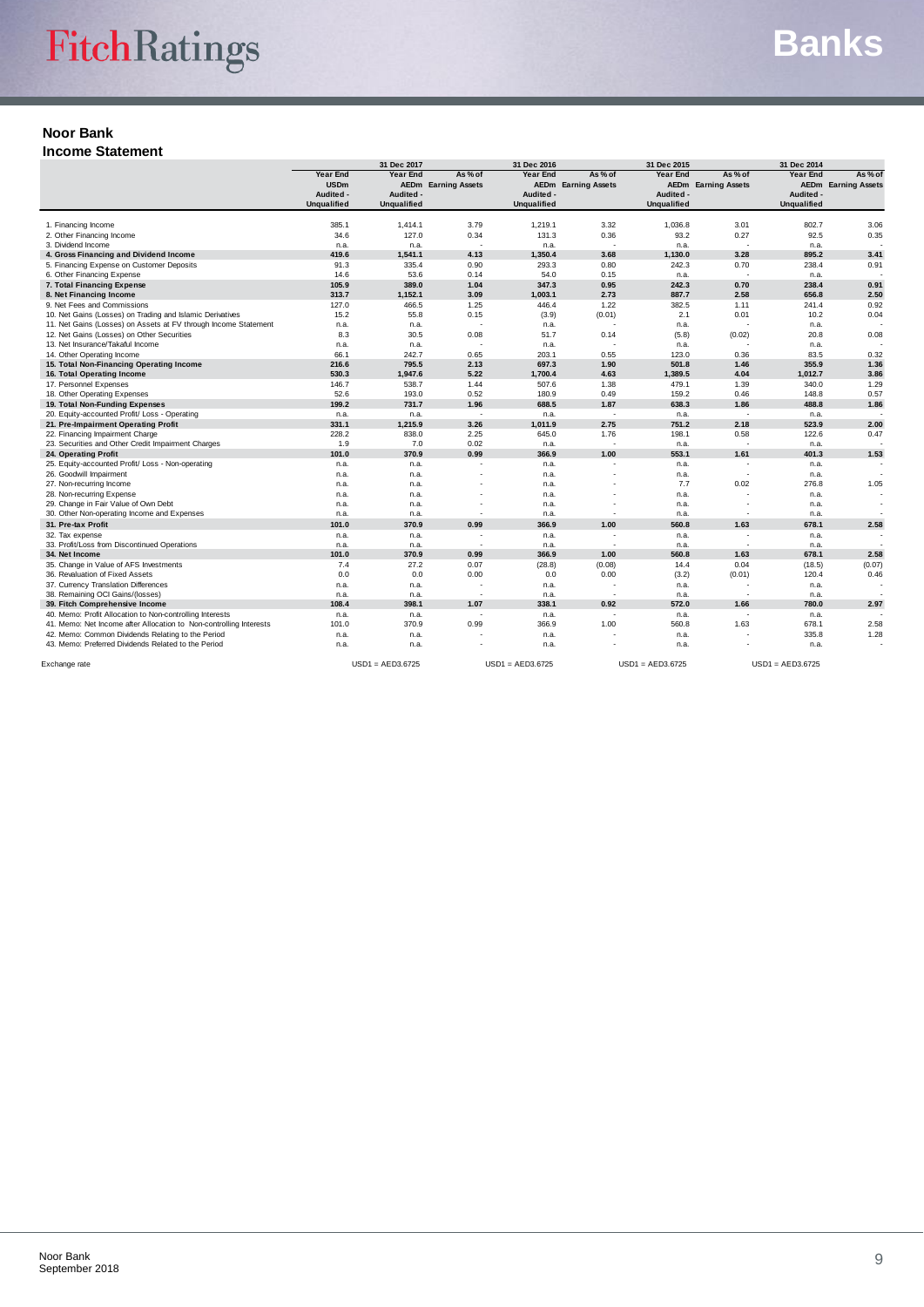## **Noor Bank Balance Sheet**

|                                                                                            |                    | 31 Dec 2017        |                          | 31 Dec 2016        |                          | 31 Dec 2015        |              | 31 Dec 2014        |                |
|--------------------------------------------------------------------------------------------|--------------------|--------------------|--------------------------|--------------------|--------------------------|--------------------|--------------|--------------------|----------------|
|                                                                                            | Year End           | Year End           | As % of                  | Year End           | As % of                  | Year End           | As % of      | Year End           | As % of        |
|                                                                                            | <b>USDm</b>        | <b>AEDm</b>        | Assets                   | <b>AEDm</b>        | <b>Assets</b>            | <b>AEDm</b>        | Assets       | <b>AEDm</b>        | Assets         |
| <b>Assets</b>                                                                              |                    |                    |                          |                    |                          |                    |              |                    |                |
| A. Financing<br>1. Residential Mortgage Financing                                          | n.a.               | n.a.               | $\overline{\phantom{a}}$ | n.a.               | $\overline{\phantom{a}}$ | n.a.               | ÷,           | n.a.               |                |
| 2. Other Mortgage Financing                                                                | 1,014.9            | 3,727.3            | 8.74                     | 2,830.8            | 6.97                     | n.a.               |              | n.a.               |                |
| 3. Other Consumer/ Retail Financing                                                        | 3,024.6            | 11,108.0           | 26.03                    | 10,329.4           | 25.45                    | 7,570.1            | 19.18        | 5,197.0            | 17.91          |
| 4. Corporate & Commercial Financing                                                        | 2,782.2            | 10,217.6           | 23.95                    | 10,906.5           | 26.87                    | 10,048.4           | 25.46        | 8,541.4            | 29.44          |
| 5. Other Financing                                                                         | 1,177.3            | 4,323.8            | 10.13                    | 3,599.1            | 8.87                     | 6,890.5            | 17.46        | 5,807.8            | 20.02          |
| 6. Less: Financing Loss Allowances                                                         | 524.7              | 1,927.0            | 4.52                     | 1,747.4            | 4.30                     | 1,302.1            | 3.30         | 1,509.3            | 5.20           |
| 7. Net Financing                                                                           | 7,474.4            | 27,449.7           | 64.33                    | 25,918.4           | 63.85                    | 23,206.9           | 58.80        | 18,036.9           | 62.17          |
| 8. Gross Financing                                                                         | 7,999.1            | 29,376.7           | 68.85                    | 27,665.8           | 68.16                    | 24,509.0           | 62.10        | 19,546.2           | 67.37          |
| 9. Memo: Impaired Financing included above                                                 | 347.4              | 1,275.7            | 2.99                     | 1,422.6            | 3.50                     | 1,153.2            | 2.92         | 1,430.0            | 4.93           |
| 10. Memo: Specific Financing Loss Allowances                                               | n.a.               | n.a.               |                          | n.a.               |                          | n.a.               | ÷,           | n.a.               |                |
| <b>B. Other Earning Assets</b><br>1. Financing and Advances to Banks                       | 1,328.8            | 4,880.2            | 11.44                    | 5,525.8            | 13.61                    | 7,500.2            | 19.00        | 4,042.2            | 13.93          |
| 2. Reverse Repos and Cash Collateral                                                       | n.a.               | n.a.               |                          | n.a.               |                          | n.a.               | ×,           | n.a.               |                |
| 3. Islamic Derivatives                                                                     | 9.9                | 36.2               | 0.08                     | 16.2               | 0.04                     | n.a.               | $\sim$       | n.a.               |                |
| 4. Trading Securities and at FV through Income                                             | 159.4              | 585.5              | 1.37                     | 828.8              | 2.04                     | 78.8               | 0.20         | 292.8              | 1.01           |
| 5. Available for Sale Securities                                                           | 681.5              | 2,502.7            | 5.87                     | 2,429.8            | 5.99                     | 1,627.4            | 4.12         | 1,882.0            | 6.49           |
| 6. Held to Maturity Securities                                                             | 181.2              | 665.3              | 1.56                     | 825.1              | 2.03                     | 764.2              | 1.94         | 734.9              | 2.53           |
| 7. Other Securities                                                                        | n.a.               | n.a.               |                          | n.a.               |                          | n.a.               |              | n.a.               |                |
| 8. Total Securities                                                                        | 1,022.1            | 3,753.5            | 8.80                     | 4,083.7            | 10.06                    | 2,470.4            | 6.26         | 2,909.7            | 10.03          |
| 9. Memo: Government Securities included Above                                              | n.a.               | n.a.               |                          | n.a.               | $\overline{\phantom{a}}$ | n.a.               |              | n.a.               |                |
| 10. Memo: Total Securities Pledged                                                         | 202.9              | 745.0              | 1.75                     | 627.0              | 1.54                     | n.a.               | ٠            | n.a.               |                |
| 11. Equity Investments in Associates<br>12. Investments in Property                        | 0.4<br>321.0       | 1.5                | 0.00                     | 1.5                | 0.00<br>2.92             | n.a.               |              | n.a.               |                |
| 13. Insurance/Takaful Assets                                                               | n.a.               | 1,178.9<br>n.a.    | 2.76                     | 1,186.1<br>n.a.    |                          | 1,231.7<br>n.a.    | 3.12         | 1,266.6<br>n.a.    | 4.37           |
| 14. Other Earning Assets                                                                   | n.a.               | n.a.               |                          | n.a.               |                          | n.a.               |              | n.a.               |                |
| 15. Total Earning Assets                                                                   | 10,156.6           | 37,300.0           | 87.42                    | 36,731.7           | 90.49                    | 34,409.2           | 87.19        | 26,255.4           | 90.50          |
| C. Non-Earning Assets                                                                      |                    |                    |                          |                    |                          |                    |              |                    |                |
| 1. Cash and Due From Banks                                                                 | 1,246.5            | 4,577.7            | 10.73                    | 3,376.9            | 8.32                     | 4,546.1            | 11.52        | 2,341.7            | 8.07           |
| 2. Memo: Mandatory Reserves included above                                                 | 765.9              | 2,812.6            | 6.59                     | 2,740.4            | 6.75                     | 2,483.4            | 6.29         | 1,581.3            | 5.45           |
| 3. Foreclosed Real Estate                                                                  | n.a.               | n.a.               |                          | n.a.               |                          | n.a.               | ä,           | n.a.               |                |
| 4. Fixed Assets                                                                            | 47.2               | 173.2              | 0.41                     | 193.7              | 0.48                     | 217.2              | 0.55         | 216.6              | 0.75           |
| 5. Goodwill                                                                                | n.a.               | n.a.               |                          | n.a.               |                          | n.a.               |              | n.a.               |                |
| 6. Other Intangibles                                                                       | n.a.               | n.a.               |                          | n.a.               |                          | n.a.               |              | n.a.               |                |
| 7. Current Tax Assets                                                                      | n.a.               | n.a.               |                          | n.a.               |                          | n.a.               |              | n.a.               |                |
| 8. Deferred Tax Assets                                                                     | n.a.               | n.a.               |                          | n.a.               |                          | n.a.               |              | n.a.               |                |
| 9. Discontinued Operations<br>10. Other Assets                                             | n.a.<br>168.2      | n.a.<br>617.6      | 1.45                     | n.a.<br>288.8      | 0.71                     | n.a.<br>292.0      | 0.74         | n.a.<br>199.3      | 0.69           |
| 11. Total Assets                                                                           | 11,618.4           | 42,668.5           | 100.00                   | 40,591.1           | 100.00                   | 39,464.5           | 100.00       | 29,013.0           | 100.00         |
| <b>Liabilities and Equity</b>                                                              |                    |                    |                          |                    |                          |                    |              |                    |                |
| D. Remunerative Liabilities                                                                |                    |                    |                          |                    |                          |                    |              |                    |                |
| 1. Total Customer Deposits                                                                 | 8,258.4            | 30,329.1           | 71.08                    | 29,802.5           | 73.42                    | 32,148.7           | 81.46        | 23,851.0           | 82.21          |
| 2. Deposits from Banks                                                                     | 519.7              | 1,908.5            | 4.47                     | 2,553.7            | 6.29                     | 376.9              | 0.96         | 542.2              | 1.87           |
| 3. Repos and Cash Collateral                                                               | n.a.               | n.a.               |                          | n.a.               |                          | n.a.               | ٠            | n.a.               |                |
| 4. Commercial Paper and Short-term Borrowings                                              | n.a.               | n.a.               |                          | n.a.               |                          | n.a.               |              | n.a.               |                |
| 5. Customer Deposits and Short-term Funding                                                | 8,778.1            | 32,237.6           | 75.55                    | 32,356.2           | 79.71                    | 32,525.6           | 82.42        | 24,393.2           | 84.08          |
| 6. Senior Unsecured Securities                                                             | 500.1              | 1,836.5            | 4.30                     | 1,836.5            | 4.52                     | 1,836.5            | 4.65         | 0.0                | 0.00           |
| 7. Subordinated Borrowings                                                                 | n.a.               | n.a.               |                          | n.a.               |                          | n.a.               | ×,           | n.a.               |                |
| 8. Covered Securities                                                                      | n.a.               | n.a.               |                          | n.a.               | ٠                        | n.a.               | ٠            | n.a.               |                |
| 9. Other Long-term Funding                                                                 | n.a.               | n.a.               |                          | n.a.               |                          | 544.2              | 1.38         | 544.2              | 1.88           |
| 10. Total LT Funding                                                                       | 500.1              | 1,836.5            | 4.30                     | 1,836.5            | 4.52                     | 2,380.7            | 6.03         | 544.2              | 1.88           |
| 11. Memo: o/w matures in less than 1 year                                                  | n.a.<br>n.a.       | n.a.               |                          | n.a.<br>n.a.       |                          | n.a.               |              | n.a.<br>n.a.       |                |
| 12. Trading Liabilities<br>13. Total Funding                                               | 9,278.2            | n.a.<br>34,074.1   | 79.86                    | 34,192.7           | 84.24                    | n.a.<br>34,906.3   | 88.45        | 24,937.4           | 85.95          |
| 14. Islamic Derivatives                                                                    | 2.9                | 10.6               | 0.02                     | 54.7               | 0.13                     | n.a.               |              | n.a.               |                |
| 15. Total Funding and Islamic Derivatives                                                  | 9,281.1            | 34,084.7           | 79.88                    | 34,247.4           | 84.37                    | 34,906.3           | 88.45        | 24,937.4           | 85.95          |
| Non-Commission Bearing Liabilities                                                         |                    |                    |                          |                    |                          |                    |              |                    |                |
| 1. Fair Value Portion of Funding                                                           | n.a.               | n.a.               | $\overline{\phantom{a}}$ | n.a.               | $\overline{\phantom{a}}$ | n.a.               | ٠            | n.a.               |                |
| 2. Credit Impairment Reserves                                                              | n.a.               | n.a.               |                          | n.a.               |                          | n.a.               |              | n.a.               |                |
| 3. Reserves for Pensions and Other                                                         | 8.7                | 32.1               | 0.08                     | 37.4               | 0.09                     | 32.0               | 0.08         | 23.1               | 0.08           |
| 4. Current Tax Liabilities                                                                 | n.a.               | n.a.               |                          | n.a.               |                          | n.a.               |              | n.a.               |                |
| 5. Deferred Tax Liabilities                                                                | n.a.               | n.a.               |                          | n.a.               |                          | n.a.               |              | n.a.               |                |
| 6. Other Deferred Liabilities                                                              | n.a.               | n.a.               |                          | n.a.               |                          | n.a.               |              | n.a.               |                |
| 7. Discontinued Operations<br>8. Insurance/Takaful Liabilities                             | n.a.               | n.a.               |                          | n.a.               |                          | n.a.               |              | n.a.               |                |
| 9. Other Liabilities                                                                       | n.a.<br>735.6      | n.a.<br>2,701.4    | 6.33                     | n.a.<br>956.4      | 2.36                     | n.a.<br>1,013.6    | 2.57         | n.a.<br>779.3      | 2.69           |
| 10. Total Liabilities                                                                      | 10,025.4           | 36,818.2           | 86.29                    | 35,241.2           | 86.82                    | 35,951.9           | 91.10        | 25,739.8           | 88.72          |
| F. Hybrid Capital                                                                          |                    |                    |                          |                    |                          |                    |              |                    |                |
| 1. Pref. Shares and Hybrid Capital accounted for as Debt                                   | n.a.               | n.a.               |                          | 0.0                | 0.00                     | 0.0                | 0.00         | 0.0                | 0.00           |
| 2. Pref. Shares and Hybrid Capital accounted for as Equity                                 | 500.1              | 1,836.5            | 4.30                     | 1,836.5            | 4.52                     | n.a.               | ÷,           | n.a.               |                |
| G. Equity                                                                                  |                    |                    |                          |                    |                          |                    |              |                    |                |
| 1. Common Equity                                                                           | 1,062.5            | 3,902.2            | 9.15                     | 3,426.1            | 8.44                     | 3,393.6            | 8.60         | 3,165.3            | 10.91          |
| 2. Non-controlling Interest                                                                | n.a.               | n.a.               |                          | n.a.               |                          | n.a.               |              | n.a.               |                |
| 3. Securities Revaluation Reserves                                                         | (2.0)              | (7.3)              | (0.02)                   | (34.5)             | (0.08)                   | (5.7)              | (0.01)       | (20.0)             | (0.07)         |
| 4. Foreign Exchange Revaluation Reserves                                                   | n.a.               | n.a.               |                          | n.a.               |                          | n.a.               |              | n.a.               |                |
| 5. Fixed Asset Revaluations and Other Accumulated OCI                                      | 32.4               | 118.9              | 0.28                     | 121.8              | 0.30                     | 124.7              | 0.32         | 127.9              | 0.44           |
| 6. Total Equity<br>7. Memo: Equity plus Pref. Shares and Hybrid Capital accounted for as E | 1,092.9<br>1,593.0 | 4,013.8<br>5,850.3 | 9.41<br>13.71            | 3,513.4<br>5,349.9 | 8.66<br>13.18            | 3,512.6<br>3,512.6 | 8.90<br>8.90 | 3,273.2<br>3,273.2 | 11.28<br>11.28 |
| 8. Total Liabilities and Equity                                                            | 11,618.4           | 42,668.5           | 100.00                   | 40,591.1           | 100.00                   | 39,464.5           | 100.00       | 29,013.0           | 100.00         |
|                                                                                            |                    |                    |                          |                    |                          |                    |              |                    |                |
| 9. Memo: Fitch Core Capital                                                                | 1,092.9            | 4,013.8            | 9.41                     | 3,513.4            | 8.66                     | 3,512.6            | 8.90         | 3,273.2            | 11.28          |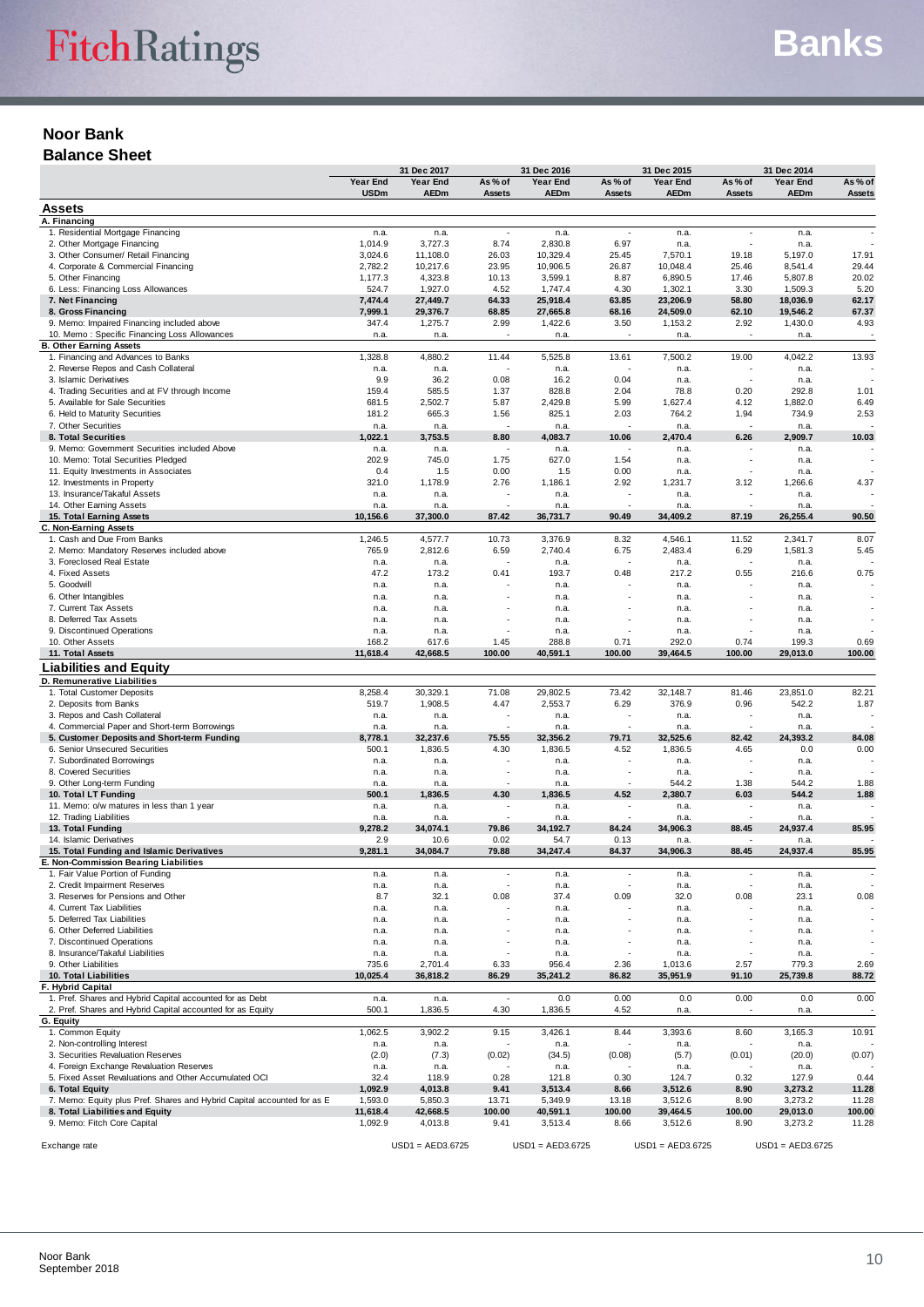## **Noor Bank Summary Analytics**

|                                                                           | 31 Dec 2017 | 31 Dec 2016     | 31 Dec 2015     | 31 Dec 2014     |
|---------------------------------------------------------------------------|-------------|-----------------|-----------------|-----------------|
|                                                                           | Year End    | <b>Year End</b> | <b>Year End</b> | <b>Year End</b> |
|                                                                           |             |                 |                 |                 |
| A. Financing Ratios                                                       |             |                 |                 |                 |
| 1. Financing Income/ Average Earning Assets                               | 4.24        | 3.83            | 3.56            | 3.83            |
| 2. Financing Income on Financing/ Average Gross Financing                 | 4.89        | 4.74            | 4.63            | 4.44            |
| 3. Financing Expense on Customer Deposits/ Average Customer Deposits      | 1.12        | 0.97            | 0.85            | 1.09            |
| 4. Financing Expense/ Average Income-bearing Liabilities                  | 1.15        | 1.03            | 0.79            | 1.03            |
| 5. Net Financing Income/ Average Earning Assets                           | 3.17        | 2.85            | 2.80            | 2.81            |
| 6. Net Financing Income Less Fin. Impairment Charges/ Av. Earning Assets  | 0.86        | 1.02            | 2.17            | 2.29            |
| 7. Net Financing Income Less Preferred Stock Dividend/ Average Earning As | 3.17        | 2.85            | 2.80            | 2.81            |
| <b>B. Other Operating Profitability Ratios</b>                            |             |                 |                 |                 |
| 1. Operating Profit / Risk Weighted Assets                                | 1.09        | 1.14            | 1.99            | 1.88            |
| 2. Non-Financing Expense/ Gross Revenues                                  | 37.57       | 40.49           | 45.94           | 48.27           |
| 3. Financing and securities impairment charges/ Pre-impairment Op. Profit | 69.50       | 63.74           | 26.37           | 23.40           |
| 4. Operating Profit/ Average Total Assets                                 | 0.90        | 0.93            | 1.57            | 1.51            |
| 5. Non-Financing Income/ Gross Revenues                                   | 40.85       | 41.01           | 36.11           | 35.14           |
| 6. Non-Financing Expense/ Average Assets                                  | 1.78        | 1.74            | 1.81            | 1.84            |
| 7. Pre-impairment Op. Profit/ Average Equity                              | 32.58       | 28.87           | 22.53           | 18.76           |
| 8. Pre-impairment Op. Profit/ Average Total Assets                        | 2.96        | 2.56            | 2.13            | 1.97            |
| 9. Operating Profit/ Average Equity                                       | 9.94        | 10.47           | 16.59           | 14.37           |
| C. Other Profitability Ratios                                             |             |                 |                 |                 |
| 1. Net Income/ Average Total Equity                                       | 9.94        | 10.47           | 16.82           | 24.29           |
| 2. Net Income/ Average Total Assets                                       | 0.90        | 0.93            | 1.59            | 2.55            |
| 3. Fitch Comprehensive Income/ Average Total Equity                       | 10.67       | 9.65            | 17.16           | 27.94           |
| 4. Fitch Comprehensive Income/ Average Total Assets                       | 0.97        | 0.85            | 1.62            | 2.94            |
| 5. Taxes/ Pre-tax Profit                                                  | n.a.        | n.a.            | n.a.            | n.a.            |
| 6. Net Income/ Risk Weighted Assets                                       | 1.09        | 1.14            | 2.02            | 3.18            |
| D. Capitalization                                                         |             |                 |                 |                 |
| 1. FCC/FCC-Adjusted Risk Weighted Assets                                  | 11.75       | 10.89           | 12.62           | 15.35           |
| 2. Tangible Common Equity/ Tangible Assets                                | 9.41        | 8.66            | 8.90            | 11.28           |
| 3. Equity/ Total Assets                                                   | 9.41        | 8.66            | 8.90            | 11.28           |
| 4. Basel Leverage Ratio                                                   |             |                 |                 |                 |
|                                                                           | n.a.        | n.a.            | n.a.            | n.a.            |
| 5. Common Equity Tier 1 Capital Ratio                                     | n.a.        | n.a.            | n.a.            | n.a.            |
| 6. Fully Loaded Common Equity Tier 1 Capital Ratio                        | n.a.        | n.a.            | n.a.            | n.a.            |
| 7. Tier 1 Capital Ratio                                                   | 16.76       | 16.27           | 12.15           | 14.55           |
| 8. Total Capital Ratio                                                    | 17.83       | 17.25           | 15.19           | 18.10           |
| 9. Impaired Financing less Financing Loss Allowances/ Fitch Core Capital  | (16.23)     | (9.24)          | (4.24)          | (2.42)          |
| 10. Impaired Financing less Financing Loss Allowances/ Equity             | (16.23)     | (9.24)          | (4.24)          | (2.42)          |
| 11. Cash Dividends Paid & Declared/ Net Income                            | n.a.        | n.a.            | n.a.            | 49.52           |
| 12. Risk Weighted Assets/ Total Assets                                    | 80.05       | 79.49           | 70.50           | 73.50           |
| 13. Risk Weighted Assets - Standardised/ Risk Weighted Assets             | n.a.        | n.a.            | n.a.            | n.a.            |
| 14. Risk Weighted Assets - Advanced Method/ Risk Weighted Assets          | n.a.        | n.a.            | n.a.            | n.a.            |
| <b>E. Financing Quality</b>                                               |             |                 |                 |                 |
| 1. Impaired Financing/ Gross Financing                                    | 4.34        | 5.14            | 4.71            | 7.32            |
| 2. Growth of Gross Financing                                              | 6.18        | 12.88           | 25.39           | 23.95           |
| 3. Financing Loss Allowances/ Impaired Financing                          | 151.05      | 122.83          | 112.91          | 105.55          |
| 4. Financing Impairment Charges/ Average Gross Financing                  | 2.90        | 2.51            | 0.88            | 0.68            |
| 5. Growth of Total Assets                                                 | 5.12        | 2.85            | 36.02           | 25.32           |
| 6. Financing Loss Allowances/ Gross Financing                             | 6.56        | 6.32            | 5.31            | 7.72            |
| 7. Net Charge-offs/ Average Gross Financing                               | (0.62)      | 0.78            | 1.81            | 0.21            |
| 8. Impaired Fin. + Foreclosed Assets/ Gross Fin. + Foreclosed Assets      | 4.34        | 5.14            | 4.71            | 7.32            |
| F. Funding and Liquidity                                                  |             |                 |                 |                 |
| 1. Financing/ Customer Deposits                                           | 96.86       | 92.83           | 76.24           | 81.95           |
| 2. Liquidity Coverage Ratio                                               | n.a.        | n.a.            | n.a.            | n.a.            |
| 3. Customer Deposits/ Total Funding (excluding derivatives)               | 84.46       | 82.72           | 92.10           | 95.64           |
| 4. Interbank Assets/ Interbank Liabilities                                | 255.71      | 216.38          | 1,989.97        | 745.52          |
| 5. Net Stable Funding Ratio                                               | n.a.        | n.a.            | n.a.            | n.a.            |
| 6. Growth of Total Customer Deposits                                      | 1.77        | (7.30)          | 34.79           | 27.79           |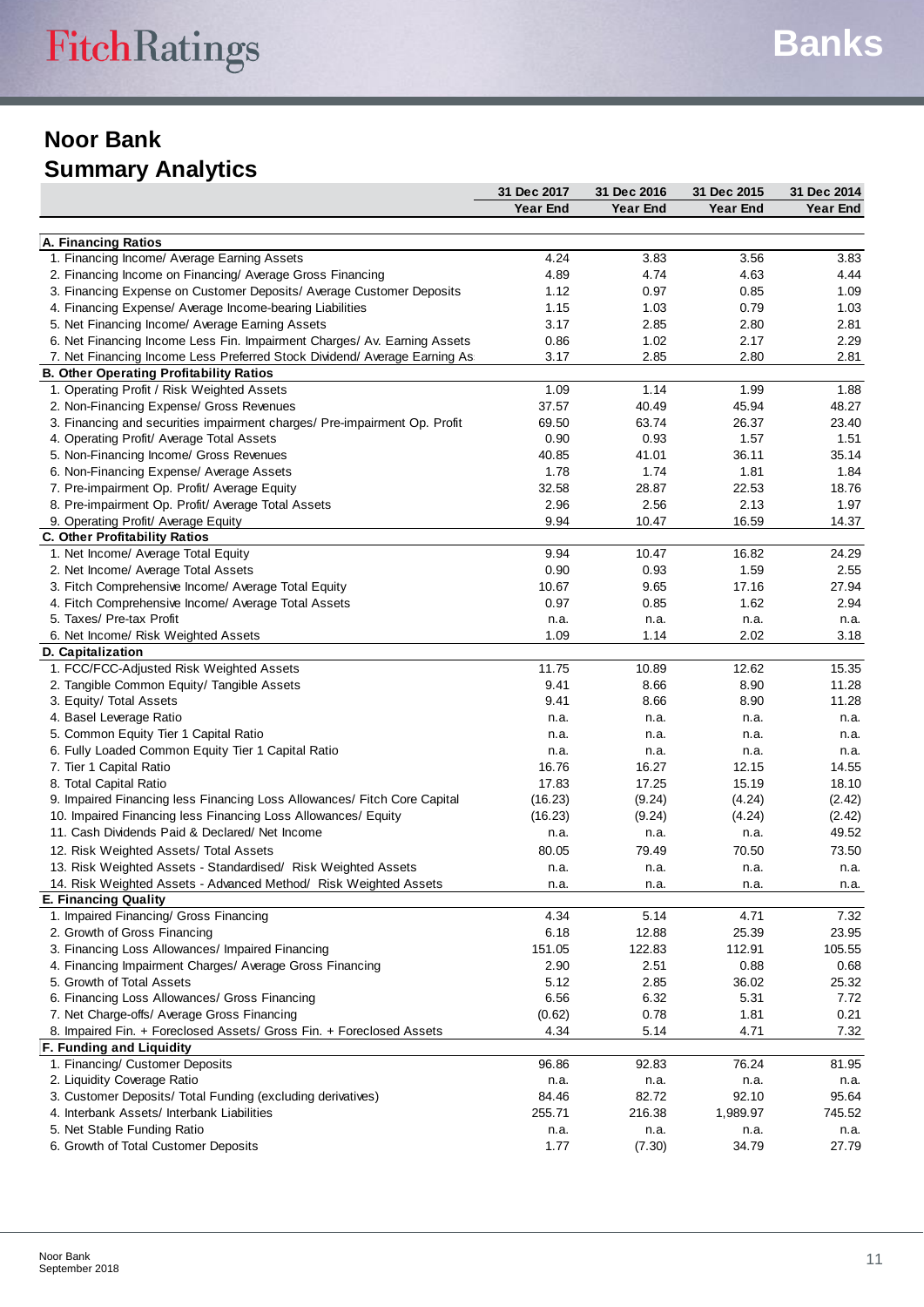#### **Noor Bank Reference Data**

|                                                                                                                                              | 31 Dec 2017             |                      |                   | 31 Dec 2016             |                   | 31 Dec 2015             | 31 Dec 2014       |                         |                   |
|----------------------------------------------------------------------------------------------------------------------------------------------|-------------------------|----------------------|-------------------|-------------------------|-------------------|-------------------------|-------------------|-------------------------|-------------------|
|                                                                                                                                              | Year End<br><b>USDm</b> | Year End<br>AEDm     | As % of<br>Assets | Year End<br><b>AEDm</b> | As % of<br>Assets | Year End<br><b>AEDm</b> | As % of<br>Assets | Year End<br><b>AEDm</b> | As % of<br>Assets |
|                                                                                                                                              |                         |                      |                   |                         |                   |                         |                   |                         |                   |
| A. Off-Balance Sheet Items                                                                                                                   |                         |                      |                   |                         |                   |                         |                   |                         |                   |
| 1. Managed Securitized Assets Reported Off-Balance Sheet                                                                                     | n.a.                    | n.a.                 |                   | n.a.                    |                   | n.a.                    |                   | n.a.                    |                   |
| 2. Other off-balance sheet exposure to securitizations<br>3. Guarantees                                                                      | n.a.<br>580.7           | n.a.<br>2,132.6      | 5.00              | n.a.<br>2,520.7         | 6.21              | n.a.<br>3,155.9         | 8.00              | n.a.<br>2,797.2         | 9.64              |
| 4. Acceptances and documentary credits reported off-balance sheet                                                                            | 100.4                   | 368.8                | 0.86              | 263.9                   | 0.65              | 707.6                   | 1.79              | 739.6                   | 2.55              |
| 5. Committed Credit Lines                                                                                                                    | 1,751.1                 | 6,431.0              | 15.07             | 8,617.0                 | 21.23             | 6,754.7                 | 17.12             | 5,136.5                 | 17.70             |
| 6. Other Contingent Liabilities                                                                                                              | n.a.                    | n.a.                 |                   | n.a.                    |                   | n.a.                    |                   | n.a.                    |                   |
| 7. Other Off-Balance Sheet items<br>8. Total Assets under Management                                                                         | 1.4<br>n.a.             | 5.2<br>n.a.          | 0.01              | 3.9<br>n.a.             | 0.01              | 6.1<br>n.a.             | 0.02              | 10.0<br>n.a.            | 0.03              |
| <b>B. Average Balance Sheet</b>                                                                                                              |                         |                      |                   |                         |                   |                         |                   |                         |                   |
| Average Financing                                                                                                                            | 7,880.8                 | 28,942.4             | 67.83             | 25,735.3                | 63.40             | 22.386.6                | 56.73             | 18,071.7                | 62.29             |
| Average Earning Assets<br>Average Assets                                                                                                     | 9,892.4<br>11,180.1     | 36,330.0<br>41,059.0 | 85.14<br>96.23    | 35,253.0<br>39,563.3    | 86.85<br>97.47    | 31,759.9<br>35,248.7    | 80.48<br>89.32    | 23,375.1<br>26,545.4    | 80.57<br>91.49    |
| Average Managed Assets (OBS)                                                                                                                 | n.a.                    | n.a.                 |                   | n.a.                    |                   | n.a.                    |                   | n.a.                    |                   |
| Average Remunerative Liabilities                                                                                                             | 9,221.2                 | 33,864.7             | 79.37             | 33,818.9                | 83.32             | 30,742.7                | 77.90             | 23, 139.1               | 79.75             |
| Average Common equity                                                                                                                        | 987.6                   | 3,626.9              | 8.50              | 3,393.3                 | 8.36              | 3,220.2                 | 8.16              | 2,753.9                 | 9.49              |
| Average Equity<br>Average Customer Deposits                                                                                                  | 1,016.1<br>8,148.4      | 3,731.7<br>29,925.0  | 8.75<br>70.13     | 3,505.1<br>30,322.4     | 8.64<br>74.70     | 3,333.8<br>28,537.5     | 8.45<br>72.31     | 2,791.9<br>21,907.3     | 9.62<br>75.51     |
| C. Maturities                                                                                                                                |                         |                      |                   |                         |                   |                         |                   |                         |                   |
| <b>Asset Maturities:</b>                                                                                                                     |                         |                      |                   |                         |                   |                         |                   |                         |                   |
| Financing & Advances < 3 months                                                                                                              | 513.5                   | 1,886.0              | 4.42              | 2,439.2                 | 6.01              | 6,625.1                 | 16.79             | 4,082.6                 | 14.07             |
| Financing & Advances 3 - 12 Months                                                                                                           | 933.2                   | 3,427.3              | 8.03              | 2,007.5                 | 4.95              | 3,470.8                 | 8.79              | 3,208.1                 | 11.06             |
| Financing and Advances 1 - 5 Years                                                                                                           | 2,999.9                 | 11,017.3             | 25.82             | 10,311.7                | 25.40             | 7,515.0                 | 19.04             | 6,466.2                 | 22.29             |
| Financing & Advances $> 5$ years                                                                                                             | 3,027.7                 | 11,119.1             | 26.06             | 11,160.0                | 27.49             | 5,596.0                 | 14.18             | 4,280.0                 | 14.75             |
| Debt Securities < 3 Months                                                                                                                   | n.a.                    | n.a.                 |                   | n.a.                    |                   | n.a.                    |                   | n.a                     |                   |
| Debt Securities 3 - 12 Months<br>Debt Securities 1 - 5 Years                                                                                 | n.a.<br>n.a.            | n.a.<br>n.a.         |                   | n.a.<br>n.a.            |                   | n.a.<br>n.a.            |                   | n.a.<br>n.a.            |                   |
| Debt Securities > 5 Years                                                                                                                    | n.a.                    | n.a.                 |                   | n.a.                    | $\overline{a}$    | n.a.                    |                   | n.a.                    |                   |
| Advances to Banks < 3 Months                                                                                                                 | 1,152.5                 | 4,232.6              | 9.92              | 4,112.4                 | 10.13             | n.a.                    |                   | n.a.                    |                   |
| Advances to Banks 3 - 12 Months                                                                                                              | 156.2                   | 573.5                | 1.34              | 1,413.4                 | 3.48              | n.a.                    |                   | n.a.                    |                   |
| Advances to Banks 1 - 5 Years                                                                                                                | 0.0                     | 0.0                  | 0.00              | 0.0                     | 0.00              | n.a.                    |                   | n.a.                    |                   |
| Advances to Banks > 5 Years                                                                                                                  | n.a.                    | n.a.                 |                   | 0.0                     | 0.00              | n.a.                    |                   | n.a.                    |                   |
| <b>Liability Maturities:</b>                                                                                                                 |                         |                      |                   |                         |                   |                         |                   |                         |                   |
| Retail Deposits < 3 Months<br>Retail Deposits 3 - 12 Months                                                                                  | 5,290.2<br>2,030.0      | 19,428.1<br>7,455.2  | 45.53<br>17.47    | 23,920.4<br>3,268.1     | 58.93<br>8.05     | 21,798.4<br>8,038.2     | 55.24<br>20.37    | 13,922.6<br>7,922.8     | 47.99<br>27.31    |
| Retail Deposits 1 - 5 Years                                                                                                                  | 938.3                   | 3,445.8              | 8.08              | 2,638.1                 | 6.50              | 2,312.1                 | 5.86              | 2,005.6                 | 6.91              |
| Retail Deposits > 5 Years                                                                                                                    | 0.0                     | 0.0                  | 0.00              | 7.6                     | 0.02              | n.a.                    |                   | n.a.                    |                   |
| Other Deposits < 3 Months                                                                                                                    | n.a.                    | n.a.                 |                   | n.a.                    |                   | n.a.                    |                   | n.a.                    |                   |
| Other Deposits 3 - 12 Months                                                                                                                 | n.a.                    | n.a.                 |                   | n.a.                    |                   | n.a.                    |                   | n.a.                    |                   |
| Other Deposits 1 - 5 Years                                                                                                                   | n.a.                    | n.a.                 |                   | n.a.                    |                   | n.a.                    |                   | n.a                     |                   |
| Other Deposits > 5 Years                                                                                                                     | n.a.                    | n.a.                 |                   | n.a.                    | J.                | n.a.                    |                   | n.a.                    |                   |
| Deposits from Banks < 3 Months                                                                                                               | 247.0                   | 907.1                | 2.13              | 2,542.7                 | 6.26              | 340.1                   | 0.86              | 485.3                   | 1.67              |
| Deposits from Banks 3 - 12 Months<br>Deposits from Banks 1 - 5 Years                                                                         | 152.7<br>120.0          | 560.7<br>440.7       | 1.31<br>1.03      | 11.0<br>0.0             | 0.03<br>0.00      | 36.8<br>n.a.            | 0.09              | 56.9<br>n.a             | 0.20              |
| Deposits from Banks > 5 Years                                                                                                                | 0.0                     | 0.0                  | 0.00              | 0.0                     | 0.00              | n.a.                    |                   | n.a.                    |                   |
| Senior Securities Maturing < 3 months                                                                                                        | 0.0                     | 0.0                  | 0.00              | 0.0                     | 0.00              | n.a.                    |                   | n.a.                    |                   |
| Senior Securities Maturing 3-12 Months                                                                                                       | 0.0                     | 0.0                  | 0.00              | 0.0                     | 0.00              | n.a.                    |                   | n.a.                    |                   |
| Senior Securities Maturing 1- 5 Years                                                                                                        | 500.1                   | 1,836.5              | 4.30              | 1,836.5                 | 4.52              | 1,836.5                 | 4.65              | n.a.                    |                   |
| Senior Securities Maturing > 5 Years                                                                                                         | 0.0                     | 0.0                  | 0.00              | 0.0                     | 0.00              | n.a.                    |                   | n.a                     |                   |
| <b>Total Senior Securities on Balance Sheet</b><br>Fair Value Portion of Senior Securities                                                   | 500.1<br>n.a.           | 1,836.5<br>n.a.      | 4.30              | 1,836.5<br>n.a.         | 4.52              | 1,836.5<br>n.a.         | 4.65              | n.a.<br>n.a.            |                   |
| Subordinated Securities Maturing < 3 months                                                                                                  | n.a.                    | n.a.                 |                   | n.a.                    |                   | n.a.                    |                   | n.a.                    |                   |
| Subordinated Securities Maturing 3-12 Months                                                                                                 | n.a.                    | n.a.                 |                   | n.a                     |                   | n.a.                    |                   | n.a                     |                   |
| Subordinated Securities Maturing 1- 5 Year                                                                                                   | n.a.                    | n.a.                 | $\overline{a}$    | n.a.                    | J.                | n.a.                    | J.                | n.a                     |                   |
| Subordinated Securities Maturing > 5 Years<br><b>Total Subordinated Securities on Balance Sheet</b>                                          | n.a.<br>n.a.            | n.a.<br>n.a.         |                   | n.a.<br>n.a.            |                   | n.a.<br>n.a.            |                   | n.a.<br>n.a.            |                   |
| Fair Value Portion of Subordinated Securities                                                                                                | n.a.                    | n.a                  |                   | n.a.                    |                   | n.a.                    |                   | n.a.                    |                   |
| D. Risk Weighted Assets                                                                                                                      |                         |                      |                   |                         |                   |                         |                   |                         |                   |
| 1. Risk Weighted Assets                                                                                                                      | 9,300.3                 | 34, 155.2            | 80.05             | 32,266.8                | 79.49             | 27,823.9                | 70.50             | 21,323.3                | 73.50             |
| 2. Fitch Core Capital Adjustments for Insurance and Securitisation Risk Weighted Asse<br>3. Fitch Core Capital Adjusted Risk Weighted Assets | n.a.<br>9,300.3         | n.a.<br>34, 155.2    | 80.05             | n.a.<br>32,266.8        | 79.49             | n.a.                    | 70.50             | n.a.<br>21,323.3        | 73.50             |
| 4. Other Fitch Adjustments to Risk Weighted Assets                                                                                           | n.a.                    | n.a.                 |                   | n.a.                    |                   | 27,823.9<br>n.a.        |                   | n.a.                    |                   |
| 5. Fitch Adjusted Risk Weighted Assets                                                                                                       | 9,300.3                 | 34, 155.2            | 80.05             | 32,266.8                | 79.49             | 27,823.9                | 70.50             | 21,323.3                | 73.50             |
| F. Fitch Core Capital Reconciliation                                                                                                         |                         |                      |                   |                         |                   |                         |                   |                         |                   |
| 1. Total Equity as reported (including non-controlling interests)                                                                            | 1,092.9                 | 4,013.8              | 9.41              | 3,513.4                 | 8.66              | 3,512.6                 | 8.90              | 3,273.2                 | 11.28             |
| 2. Fair value effect incl in own obligations/funding at fv on the B/S- CC only<br>3. Non-loss-absorbing non-controlling interests            | 0.0<br>0.0              | 0.0<br>0.0           | 0.00<br>0.00      | 0.0<br>0.0              | 0.00<br>0.00      | 0.0<br>0.0              | 0.00<br>0.00      | 0.0<br>0.0              | 0.00<br>0.00      |
| 4. Goodwill                                                                                                                                  | 0.0                     | 0.0                  | 0.00              | 0.0                     | 0.00              | 0.0                     | 0.00              | 0.0                     | 0.00              |
| 5. Other intangibles                                                                                                                         | 0.0                     | 0.0                  | 0.00              | 0.0                     | 0.00              | 0.0                     | 0.00              | 0.0                     | 0.00              |
| 6. Deferred tax assets deduction                                                                                                             | 0.0                     | 0.0                  | 0.00              | 0.0                     | 0.00              | 0.0                     | 0.00              | 0.0                     | 0.00              |
| 7. Net asset value of insurance/takaful subsidiaries<br>8. First loss tranches of off-balance sheet securitizations                          | 0.0<br>0.0              | 0.0<br>0.0           | 0.00<br>0.00      | 0.0                     | 0.00<br>0.00      | 0.0                     | 0.00<br>0.00      | 0.0                     | 0.00<br>0.00      |
| 9. Fund for general banking risks if not already included and readily convertible into equi                                                  | 0.0                     | 0.0                  | 0.00              | 0.0<br>0.0              | 0.00              | 0.0<br>0.0              | 0.00              | 0.0<br>0.0              | 0.00              |
| 10. Fitch Core Capital                                                                                                                       | 1,092.9                 | 4,013.8              | 9.41              | 3,513.4                 | 8.66              | 3,512.6                 | 8.90              | 3,273.2                 | 11.28             |
|                                                                                                                                              |                         |                      |                   |                         |                   |                         |                   |                         |                   |

Exchange rate USD1 = AED3.6725 USD1 = AED3.6725 USD1 = AED3.6725 USD1 = AED3.6725